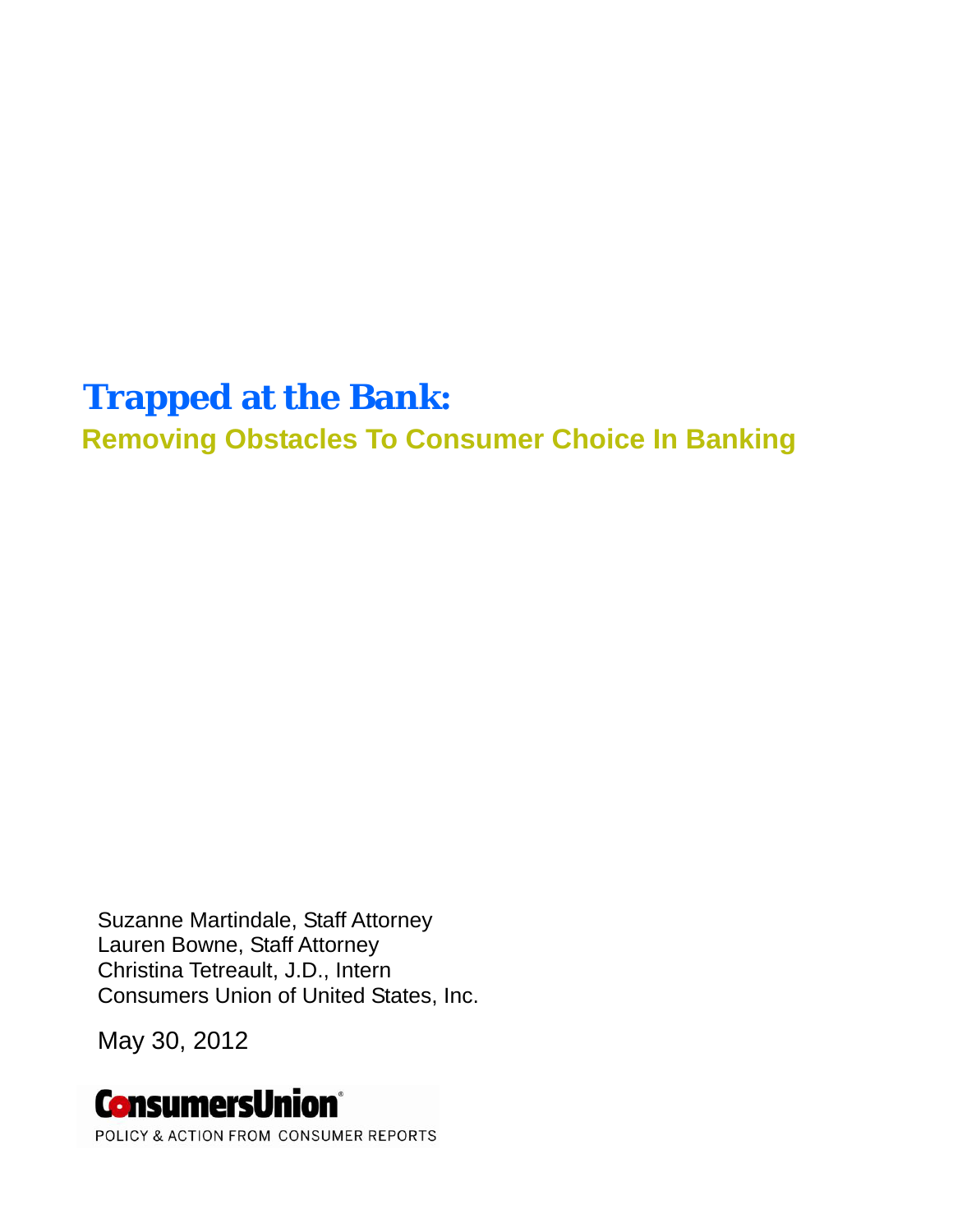# **Trapped at the Bank: Removing Obstacles to Consumer Choice in Banking**

Suzanne Martindale, Staff Attorney Lauren Bowne, Staff Attorney Christina Tetreault, J.D., Intern Consumers Union of United States, Inc.

# **Acknowledgments**

The authors wish to acknowledge and thank Derik Hilliard for his exceptional research assistance and Michael McCauley, Elisa Odabashian, Michelle Jun, Pamela Banks, Evaluz Barrameda and Norma Garcia for their invaluable assistance in producing this report.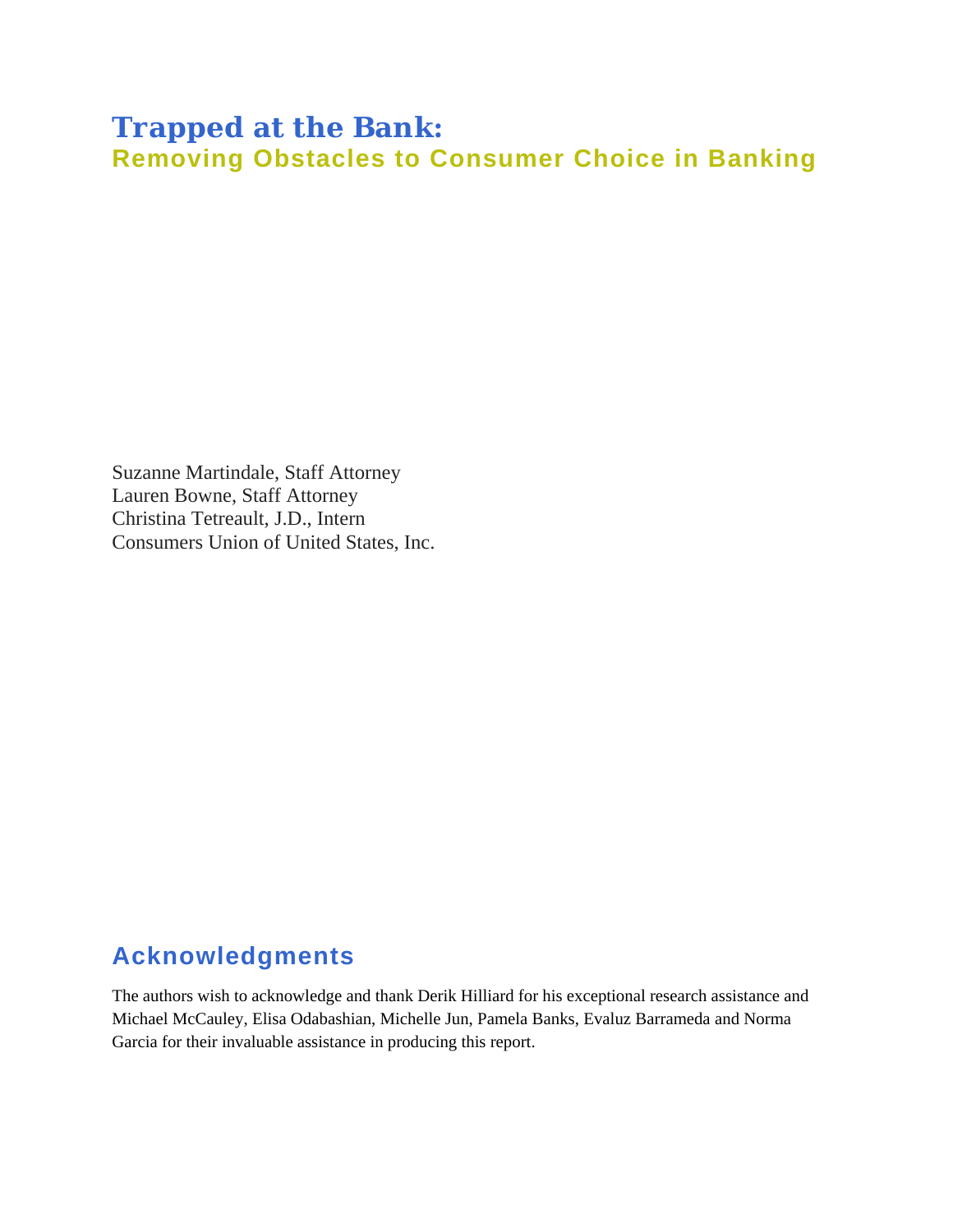# **Trapped at the Bank: Removing Obstacles to Consumer Choice in Banking**

# **INTRODUCTION**

In response to a volatile economy, taxpayer-funded bailouts, and new bank policies that increase the cost of basic bank accounts, more and more consumers have threatened to leave big banks in search of a better deal. But despite mass protests, widespread media coverage of bad bank practices and organized efforts like the "Move Your Money" movement, the bulk of consumers have stayed put, in many cases because of a perception that moving one's money is a hassle.

Consumers Union set out to identify the bank policies that may contribute to a consumer's decision to stay with his or her current financial institution, despite dissatisfaction. We conducted secret shopper investigations, solicited consumer stories, reviewed bank disclosures, contacted public relations representatives, and called customer service representatives at the ten largest retail banks in the U.S. to determine whether switching bank accounts at these institutions is truly a hassle, and if so, why.

**We found that indeed it can be a hassle to move one's money – because, simply put, it takes time and money to move your money.** The process takes several steps and banks don't always make it clear how to close accounts. Consumers face many obstacles, such as: the transfer of automatic deposits and debits from the old account to the new account; wait times while automatic deposit and debit transfers are processed; fees for closing accounts or for certain methods of receiving or transferring remaining balances; risk of old accounts reopening; and inadequate information about bank account closing policies.

This paper details the obstacles to switching banks and discusses how the international community is attempting to tackle similar problems to increase competition in their countries. Consumers Union offers the following policy recommendations for enhancing competition and consumer choice in the market for U.S. bank accounts:

- Banks should bear the responsibility for transferring the automatic credits and debits from old to new accounts.
- Banks should provide same-day electronic fund transfers at no cost to consumers.
- Checkhold times should be reduced so that consumers can quickly access deposits in their new accounts.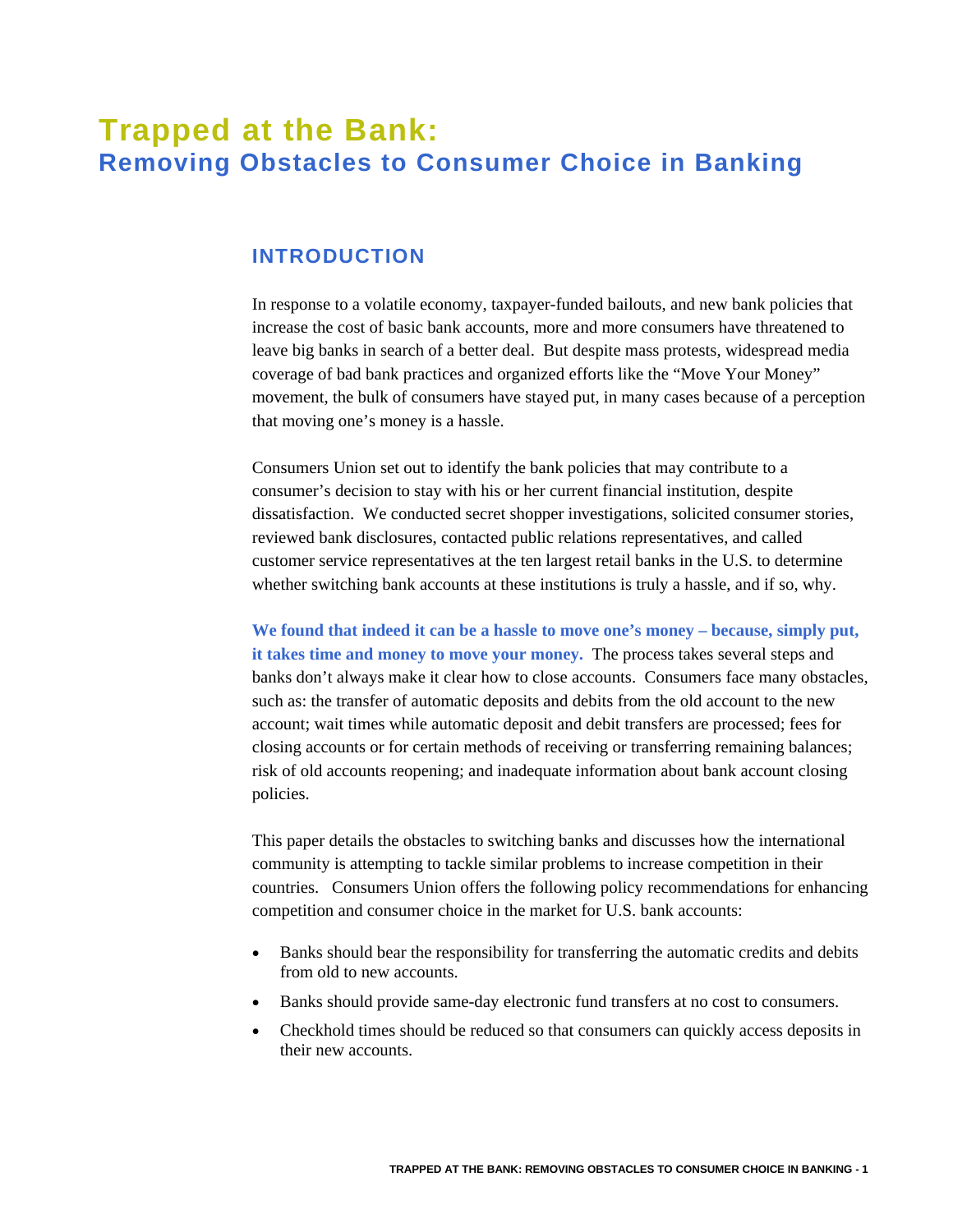- There should be no punitive fees to close an account.
- Banks should not reopen accounts after consumers close them.
- Account closing procedures must be disclosed and easy to locate and understand.
- Bank regulators should examine the feasibility of bank account number portability.

# **BACKGROUND**

In the fall of 2008, the U.S. economy was on the brink of collapse. To stem the crisis, the U.S. government arranged a taxpayer-funded bailout of the biggest banks and other financial companies deemed systemically important to the economy – or to use a nowcommon phrase, "too big to fail."<sup>1</sup> Amid the turmoil, a wave of bank failures and acquisitions swept the industry, leading to a concentration of large assets in the hands of a few companies. After the 2008 financial crisis, several of the "too big to fail" institutions receiving federal aid also acquired other failing institutions, making them even larger.<sup>2</sup> At the same time, most of the banks that failed were smaller banks – in 2010 and 2011, nearly all of the banks that failed held less than \$5 billion in assets.<sup>3</sup> Today, just five banks control 52% of all financial industry assets,<sup>4</sup> and the ten largest retail banks hold just under 43% of all consumer deposits.<sup>5</sup>

Amid the bailouts and acquisitions, more information came to light regarding the profits the big banks had reaped from consumers, thanks to complicated products, deceptive practices, high fees, and more. Consumer advocates called upon the government to take action on behalf of consumers, not just banks, while the economy struggled to recover.<sup>6</sup>

<sup>&</sup>lt;sup>1</sup> Emergency Economic Stabilization Act of 2008, Pub L. No. 110-343, 122 Stat. 3765 (2008).

 $^2$  Fed. Res. Bank of Dallas, Choosing the Road to Prosperity: Why We Must End Too Big to Fail NOW 12 (2012), *available at* http://dallasfed.org/assets/documents/fed/annual/2011/ar11.pdf. For example, in 2008 JPMorgan Chase acquired Bear Stearns and Washington Mutual, while Wells Fargo acquired Wachovia and Bank of America acquired Countrywide. *See id.* at 9; Dawn Kopecki, *Dimon Beset by Bad Loans as JP Morgan Pushes Overseas*, BLOOMBERG, Nov. 2, 2010, *available at* http://www.bloomberg.com/news/2010-11-02/dimon-beset-by-75-billion-in-bad-wamu-loans-as-jpmorganpushes-overseas.html (referencing Chase acquisitions); David Enrich & Dan Fitzpatrick, *Wachovia Chooses Wells Fargo, Spurns Citi*, WALL ST. J., Oct. 4, 2008, *available* at http://online.wsj.com/article/SB122303190029501925.html (referencing Wells Fargo acquisition of Wachovia); Dan Fitzpatrick, *Bank of America Haunted by Countrywide Deal*, WALL. ST. J., June 30, 2011, *available at* http://online.wsj.com/article/SB10001424052702304450604576415370910097078.html (referencing Bank of America acquisition of Countrywide).

<sup>3</sup> FED. RES. BANK OF DALLAS, *supra* note 2, at 9.

<sup>4</sup> *Id.* at 6.

 $5$  This percentage was calculated using data on deposits held at the largest banks by asset size as of June 30, 2011. *See* Fed. Deposit Ins. Corp., Summary of Deposits: Summary Tables Reports, http://www2.fdic.gov/sod/index.asp (click on "Summary Tables" tap near top of page; click link to "top 50 Commercial Banks and Savings Institutions by Asset Size" for individual bank data; clink on link to "Asset Size" for national total deposits).

<sup>6</sup> *See, e.g.*,. Letter from Consumers Union to Senators Chris Dodd and Richard Shelby (Mar. 13, 2010), *available at* http://defendyourdollars.org/document/cu\_letter\_to\_senate\_banking\_in\_support\_of\_cfpa (urging support of provisions in financial reform legislation creating consumer financial protection agency); Letter from Americans for Financial Reform to Senator Chris Dodd (Feb. 2, 2010), *available at* http://defendyourdollars.org/document/letter\_to\_dodd\_from\_americans\_for\_financial\_reform (urging passage of comprehensive financial reform legislation).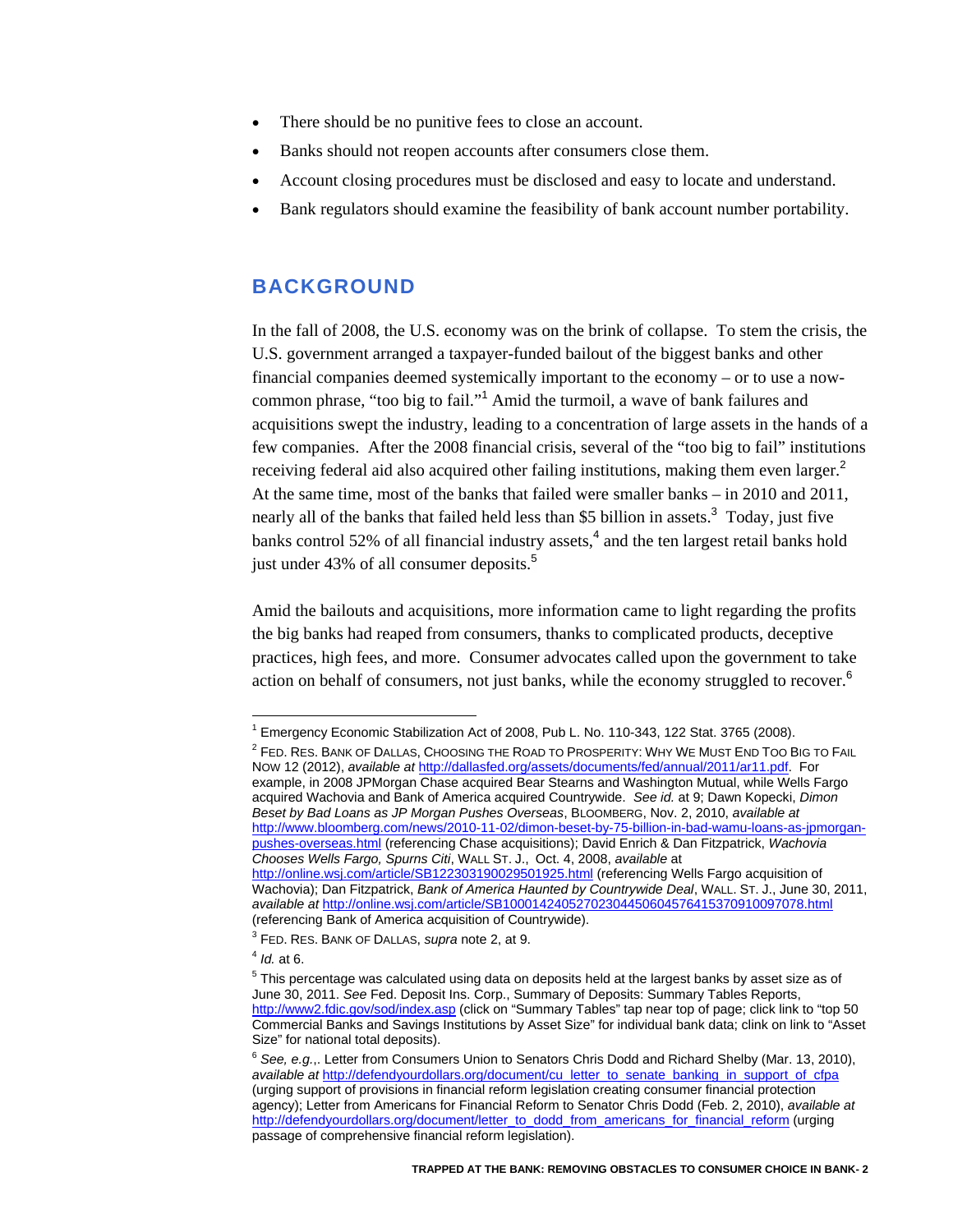Congress responded in 2009 by passing credit card reform legislation<sup>7</sup> and in 2010 by passing a landmark overhaul of the entire financial system - the Dodd-Frank Wall Street Reform and Consumer Protection Act.<sup>8</sup> This Act sought to rein in the worst practices in the financial services industry, in part by creating the Consumer Financial Protection Bureau (CFPB), the primary mission of which is to protect consumers from harmful financial practices.

*Despite regulatory changes, banks have continued to find new ways to squeeze consumers with abusive practices not addressed by recent reform efforts.* 

 $\overline{a}$ 

Despite regulatory changes, banks have continued to find new ways to squeeze consumers with abusive practices not addressed by recent reform efforts. These include practices such as: reordering debit transactions to maximize overdraft fees; offering advances on direct-deposited paychecks or benefits for a hefty fee, also known as a "direct deposit advance," which functions essentially like a payday loan;  $9 \text{ introducing}$ new fees and increasing old ones; and raising minimum balance requirements to make it harder to avoid monthly maintenance fees.

In the fall of 2011, consumer outrage over risky and abusive bank practices hit a fever pitch, as Bank of America announced plans to charge customers \$5 per month to use their debit cards for purchases.<sup>10</sup> The public outcry was widespread and immediate. Consumers Union and other advocates called resoundingly upon Bank of America to drop the fee.<sup>11</sup> Within a matter of weeks, the bank relented and confirmed that it would not go through with its plan.<sup>12</sup>

While the \$5 debit card fee proposal flopped, it is unlikely to be the last one, as fundamental shifts in the banking industry have altered the big banks' business models.<sup>13</sup> As big banks have consolidated and grown into megabanks, they have exceeded their

<sup>&</sup>lt;sup>7</sup> Credit Card Accountability Responsibility and Disclosure Act of 2009 (CARD Act), Pub. L. No. 111-24, 123 Stat. 1374 (2009).

<sup>&</sup>lt;sup>8</sup> Dodd-Frank Wall Street Reform and Consumer Protection Act of 2010, Pub. L. No. 111-203, 124 Stat. 1376 (2010).

<sup>9</sup> A number of big banks offer this product, including US Bank and Wells Fargo. *See* Maya Jackson Randall & Alan Zibel, *Banks' Direct-Deposit Advances Spark Lending Debate*, WALL ST. J., Aug. 13, 2011, *available at* 

http://online.wsj.com/article/SB10001424053111904006104576502793158420916.html.

<sup>10</sup> Ylan Q. Mui, *Bank of America to add \$5 monthly debit card fee as era of low-cost banking ebbs*, WASH. POST, Sept. 29, 2011, *available at* http://www.washingtonpost.com/business/economy/bank-of-americato-add-5-monthly-debit-card-fee-as-era-of-low-cost-banking-ebbs/2011/09/29/gIQAzyhL8K\_story.html.

<sup>11</sup> Letter from Consumers Union to Brian Moynihan, CEO, Bank of America (Oct. 17, 2011), *available at* http://www.consumersunion.org/pdf/BankOfAmericaBMoynihan.pdf.

<sup>&</sup>lt;sup>12</sup> Press Release, Consumers Union, Bank of America Ends Debit Card Fee Plans Following Consumer Backlash (Nov. 1, 2011), *available at*

http://defendyourdollars.org/press\_release/boa\_ends\_debit\_card\_fee\_plans\_following\_consumer\_backla sh.

<sup>13</sup> Martha C. White, *Et tu, Citi? Bank Raises Balance Requirements and Fees*, TIME, Oct. 5, 2011, *available at* 

http://moneyland.time.com/2011/10/05/citi-raises-balance-requirements-fees-onaccounts/#ixzz1sKRK2HkY.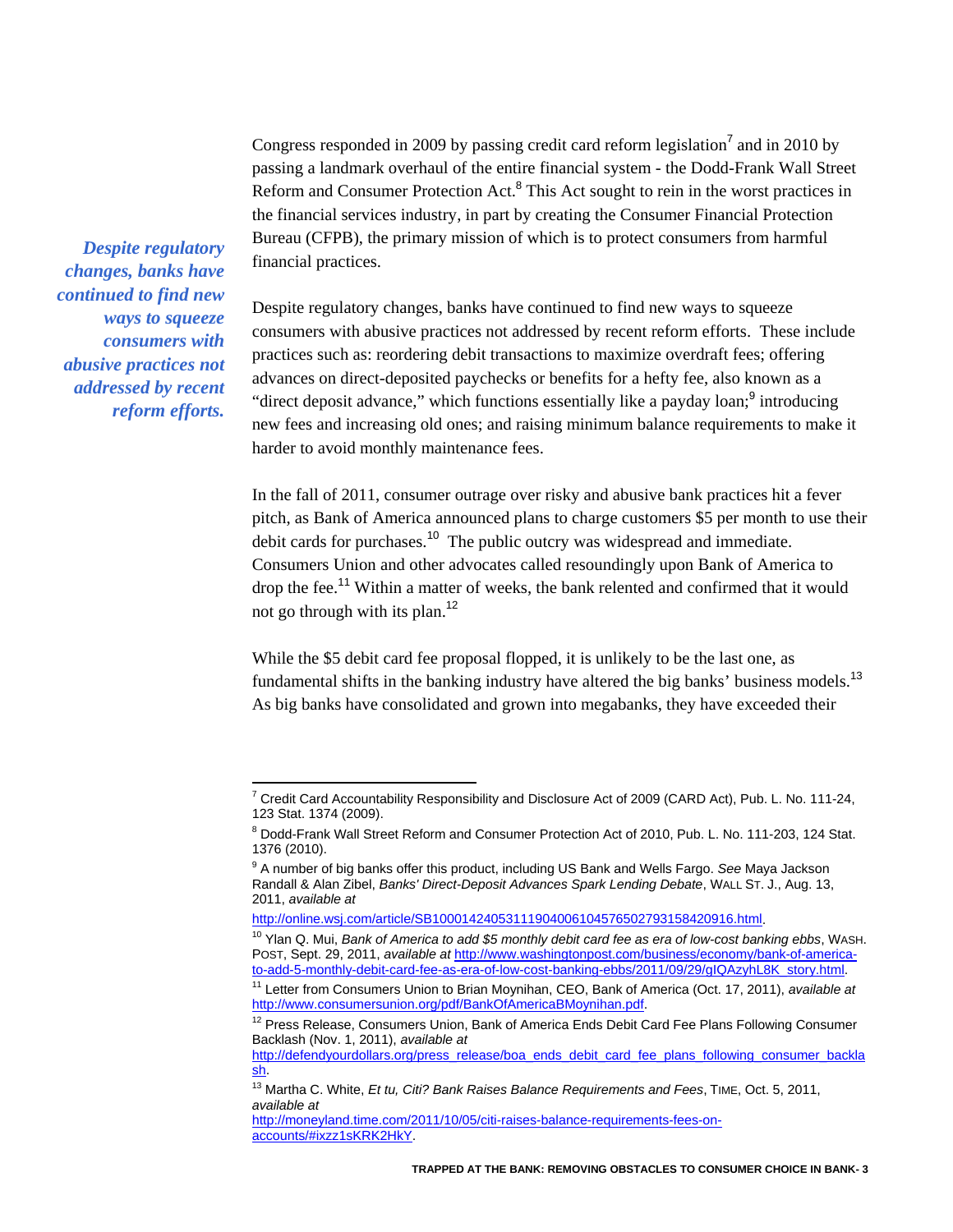economies of scale.<sup>14</sup> As a result, their focus on traditional banking practices has gradually given way to a business model that relies heavily on generating fee revenue.<sup>15</sup>

*Consumers have reacted with strong disfavor to big banks' everchanging practices and attempts to make more money off of consumers in fees*.

Big banks are also looking to increase revenue by building stronger relationships with their existing high-balance customers through the use of cross-selling and reward incentives.<sup>16</sup> JPMorgan Chase has publicly stated that affluent customers – those with more than \$100,000 in deposits and investments – are where the bank wants to focus its energy, because customers with less than that are not profitable.<sup>17</sup> In fact, one Chase executive said he would "celebrate" regular checking account fees as high as \$20 a month.<sup>18</sup> Chase is not alone. Bank of America's Chief Accounting Officer, Neil Cotty, told analysts in April 2012, "Customers will have a choice, bringing more relationships to us or paying a maintenance fee."<sup>19</sup> Wells Fargo and other banks have made similar efforts to force customers to choose between paying higher fees or giving the banks more of their business.<sup>20</sup>

Consumers have reacted with strong disfavor to big banks' ever-changing practices and attempts to make more money off of consumers in fees. Several popular movements, such as the ongoing Move Your Money Project<sup>21</sup> and November 2011's Bank Transfer Day,<sup>22</sup> have encouraged people to bank with smaller institutions. Observers note that these movements reflect a common concern that the "too big to fail" banks, larger and more powerful than ever, do not seem to consider themselves accountable to the public. As Congressman Brad Miller put it:

"I think the public is reacting to a sense of entitlement by the biggest banks — that they are entitled to whatever fees they charge, and if they get in trouble, they're entitled to have the government rescue them."<sup>23</sup>

Growing numbers of consumers have considered leaving the big banks behind. About 30% of U.S. consumers surveyed by Research Intelligence Group just after Bank of

<sup>14</sup> *See Take on Your Bank*, CONSUMER REPORTS, Feb. 2012, at 18 (quoting Greg McBride, Bankrate.com, who estimates that banks with \$50 billion or more in assets have exceeded their optimal efficiency level).

<sup>15</sup> *See id.*

<sup>16</sup> David Scheer, *JPMorgan Sees Clients with Less than \$100,000 Unprofitable*, BLOOMBERG BUSINESSWEEK, Feb. 28, 2012, *available at* http://news.businessweek.com/article.asp?documentKey=1377-auNakdFIb5wk-

<sup>6</sup>MS9V2SIKH4FDO538I57QC7ORT.

<sup>17</sup> *Id.* 

 $18$  *Id.* 

<sup>19</sup> Robin Sidel & Dan Fitzpatrick, *End Is Seen to Free Checking*, WALL ST. J., June 16, 2010, *available at* http://online.wsj.com/article/SB10001424052748703513604575311093932315142.html.

<sup>20</sup> Dan Fitzpatrick & David Enrich, *Big Banks Weigh Fee Revamp*, WALL ST. J, Mar. 1, 2012, *available at*  http://online.wsj.com/article/SB10001424052970204571404577253742237347180.html.

<sup>&</sup>lt;sup>21</sup> Move Your Money Project, Success Stories, http://moveyourmoneyproject.org/success-stories.

<sup>22</sup> Bank Transfer Day, http://www.facebook.com/Nov.Fifth.

<sup>23</sup> Jim Puzzanghera, *BofA Debit Card Fee Prompts Animosity From Coast to Coast*, L.A. TIMES, Oct. 7, 2011, *available at* http://articles.latimes.com/2011/oct/07/business/la-fi-bofa-fees-20111008.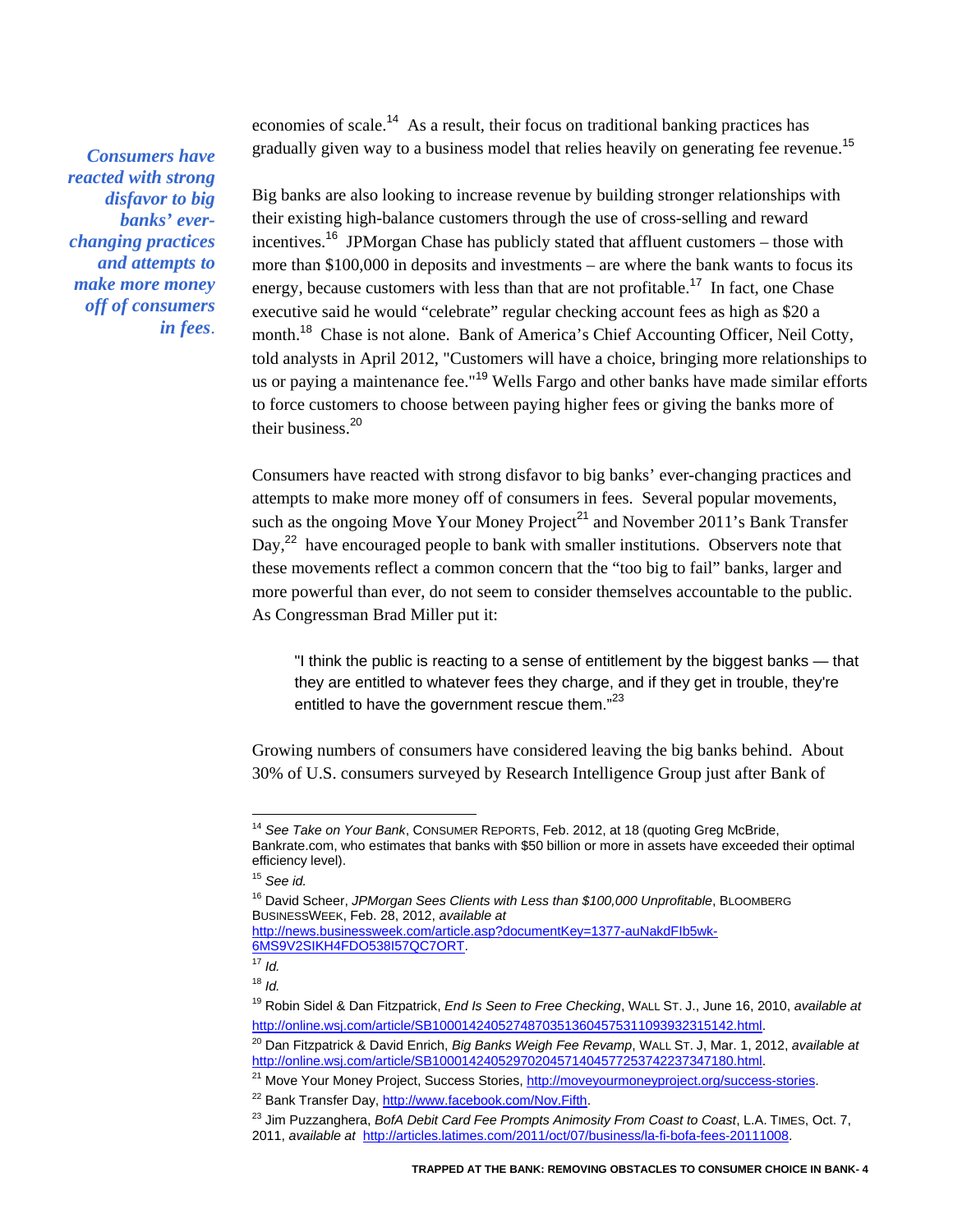*Growing numbers of consumers have considered leaving the big banks behind . . . However, according to the New York Times, only one in fourteen Americans actually did switch banks at the end of 2011.*  America's \$5 debit fee proposal said that they would close their accounts if their banks imposed a fee for using a debit card.<sup>24</sup> According to a November 2011 survey of customers at the top ten banks by consulting firm cg42, one in five customers actively considered switching.<sup>25</sup> However, according to the New York Times, only one in fourteen Americans actually did switch banks at the end of 2011.<sup>26</sup>

So why aren't more people switching? The cg42 study showed that 59% of big bank customers think it is "too much of a hassle" to switch banks.<sup>27</sup> In order to determine exactly what makes switching such a "hassle," Consumers Union examined the account polices and practices for the ten largest retail banks: Bank of America, BB&T, Chase, Citibank, HSBC, PNC, SunTrust, TD Bank, US Bank and Wells Fargo.<sup>28</sup>

We set out to determine bank policies on account closing, to quantify the fees associated with closing an account, and to identify bank practices that might dissuade customers from switching. In Fall 2011, we sent 16 secret shoppers into branches around the country to ask how to close an account. From January through March 2012, we reviewed online fee schedules and account disclosures, tracked news developments, and collected consumer stories.<sup>29</sup> Then, in late March 2012, we asked the banks' public relations departments to explain their banks' polices and procedures. Based on this research, we concluded that consumer concerns about the "hassles" of switching are well-founded. As a result, we have identified a set of recommendations that would reduce the common obstacles to switching bank accounts and promote more competition in the marketplace.

# **THE OBSTACLES TO SWITCHING**

When a consumer decides to end a banking relationship, the first thing the consumer usually does is to choose another financial institution and open an account there, which can take a few days or up to two weeks.<sup>30</sup> Next, the consumer must transfer any and all direct deposits and automatic payments (usually processed via Automated Clearing

 $\overline{a}$ 

 $30$  The time estimate is based on claims banks make on their own websites: HSBC estimates that it takes three days or more to open a checking account, *see* HSBC, Frequently Asked Questions, http://www.us.hsbc.com/1/2/3/personal/online-services/oao/faq#faq10, while Bank of America suggests seven to ten business days, *see* Bank of America, Frequently Asked Questions, http://www.bankofamerica.com/deposits/checksave/index.cfm?template=lc\_faq\_applyonline&context=&st atecheck=IL&cd\_bag=&sa\_bag=&ch\_bag=#question7.

<sup>24</sup> Elizabeth Ody, *Consumers to Switch Banks Over Debit Fees*, BLOOMBERG BUSINESSWEEK, Oct. 19, 2011, *available at* http://www.bloomberg.com/news/2011-10-19/consumers-say-they-ll-switch-banksover-debit-fees-study-finds.html.

<sup>25</sup> CG42, 2011 RETAIL BANKING BRAND VULNERABILITY STUDY 10 (2011), *available at* 2011 Retail Banking BVS Full Report Download files/2011%20R etail%20Banking%20Brand%20Vulnerability%20Study%20by%20cg42.pdf.

<sup>26</sup> Felix Salmon, *Higher Fees? Let's Celebrate*, N.Y. TIMES, Mar. 10, 2012, *available at*  http://www.nytimes.com/2012/03/11/opinion/sunday/higher-bank-fees-are-a-good-sign.html.

<sup>27</sup> CG42, *supra* note 25, at 19.

<sup>28</sup> *See* FDIC, *supra* note 5.

<sup>29</sup> The stories in this report appear unedited and as submitted via our website. *See* Consumers Union, DefendYourDollars, Share Your Story, http://defendyourdollars.org/share\_your\_story.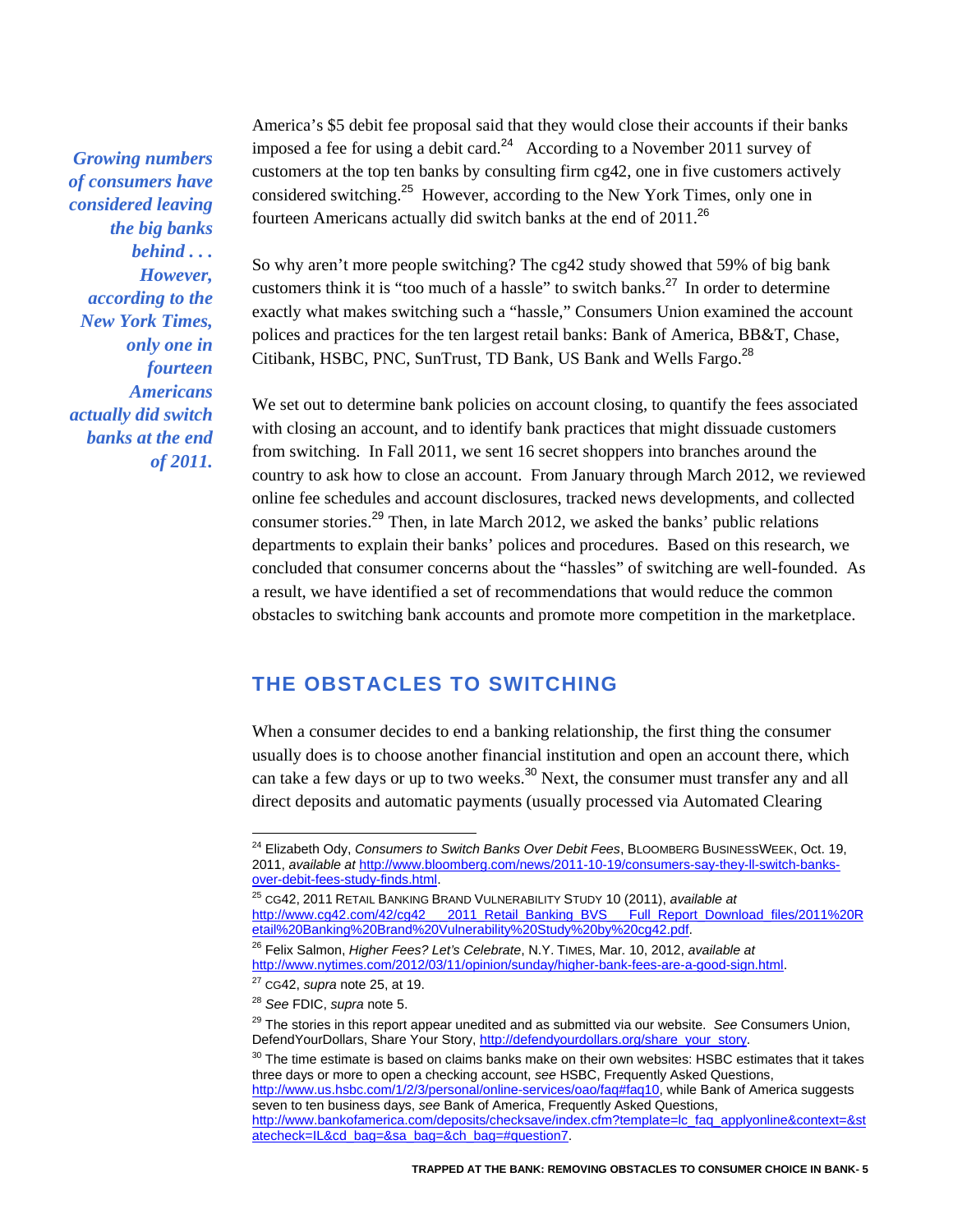*So why aren't more people switching?* . . . *Unfortunately, obstacles can crop up along the way that can derail even the most attentive consumer.* 

 $\overline{a}$ 

House  $(ACH)^{31}$  out of the old account by giving the relevant third parties that initiate such transactions all new account information. Once all automatic deposits and debits are transferred into the new account, the consumer must contact the old bank and close that account, and move any remaining funds from the old bank to the new.

Unfortunately, obstacles can crop up along the way that can derail even the most attentive consumer. There may be delays and uncertainty regarding automatic transfers, fees, or the risk of encountering punitive practices such as reopening closed accounts. Bank disclosures typically fail to contain even rudimentary information necessary for consumers to figure out how to close an account. In short, the way that the big banks currently structure the account-closing process puts the onus on consumers to ensure a smooth transfer, while the banks control the means to make it happen.

#### *Moving Money Takes Time and Money*

Banks today make every effort to ensnare customers in a web of products, which can make it difficult for consumers to walk away. In defending the \$5 debit card fee, Bank of America CEO Brian Moynihan stated that the goal of the fee was to "bring more relationships" by encouraging consumers to sign up for additional products that would trigger a waiver of the  $$5 \text{ fee}$ .<sup>32</sup> As one bank analyst would put it, "Banks are not making money off of lower-tier checking accounts, so they're moving towards relationship banking."<sup>33</sup> "Relationship banking" means that today's consumers, in order to qualify for fee waivers, are required to use multiple bank products, such as mortgages or credit cards, thus making is harder to leave. Guggenheim Securities analyst Marty Mosby explains:

"What banks are doing, is saying you will have an annual fee, or we will have you pay for checks, or find other little things that were free before, if you don't have a certain amount of products or a certain amount of balances"…. "[the number of] relationships that each household has with banks is going to go down, as they concentrate their relationships to avoid fees," which "raises the average relationship per households, removes one-product households, and creates inertia, to make it even harder to change banks."<sup>34</sup>

<sup>&</sup>lt;sup>31</sup> Fin. Mgmt. Serv., U.S. Dep't of Treasury, Overview: ACH, http://www.fms.treas.gov/ach/index.html. 32 Laura Marcinek, *Moynihan Says BofA Debit-Card Fee to 'Bring More Relationships'*, BLOOMBERG BUSINESSWEEK, Oct. 18, 2011, *available at* http://www.businessweek.com/news/2011-10-18/moynihansays-bofa-debit-card-fee-to-bring-more-relationships-.html.

<sup>33</sup> Jeanine Skowronski, *Banks pushing 'premium' accounts*, MSNMONEY, Mar. 16, 2012, *available at* http://money.msn.com/saving-money-tips/post.aspx?post=20c8733d-d1b3-4764-85d2-ee2cb070a679 (statement of Alex Matjanec, co-founder of My BankTracker.com).

<sup>34</sup> Phillip van Doorn, *Overdraft Rules Mean Consumers Will Pay Up, or Get Out*, FORBES, Feb. 23, 2012, *available at* http://www.forbes.com/sites/thestreet/2012/02/23/overdraft-rules-mean-consumers-will-payup-or-get-out/.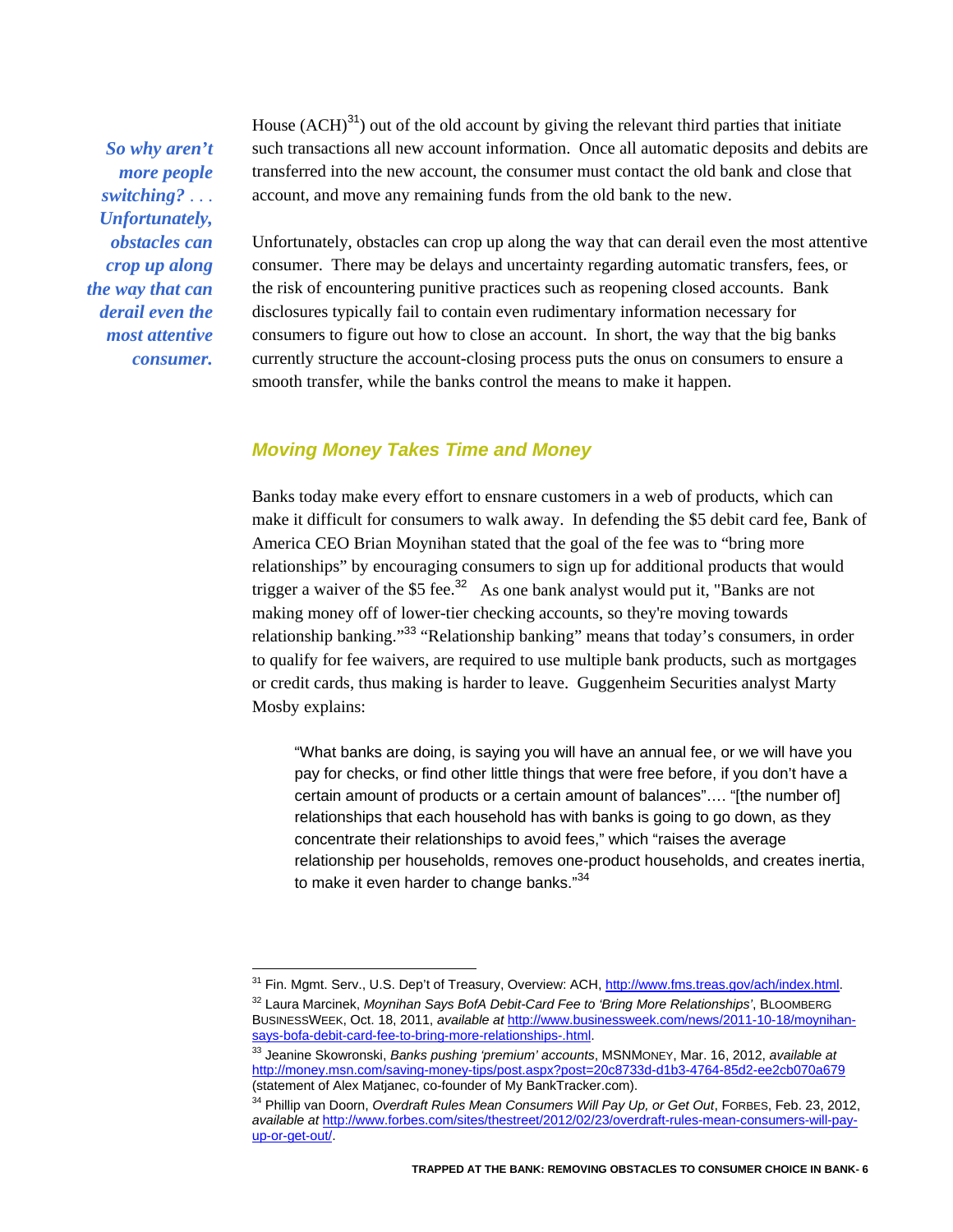*It can take four to six weeks for automatic transfers to start going in and out of the new account.*  Banks also encourage consumers to utilize services that automate ordinary transactions, such as bill payments – which further tethers consumers to their existing bank accounts. Many consumers have their paychecks or benefits deposited directly, use online bill pay, or have payments for everything from gym memberships to magazine subscriptions automatically debited from their accounts. Switching these electronic transactions can seem overwhelming to consumers.<sup>35</sup> To make the switch, consumers must contact the third parties that initiate the transactions, be that an employer, government agency, utility company or mortgage servicer, to update their account information. It can take four to six weeks for automatic transfers to start going in and out of the new account.<sup>36</sup>

The long wait may be intimidating for consumers who have to transfer multiple automatic deposit and debit arrangements to a new account. "The technology locks you in and [the banks] are keenly aware of it," says Robert Smith, a former banking executive.<sup>37</sup> According to a recent study by J.D. Power and Associates, even among people who were very dissatisfied with their banks, nearly 40% had no plans to switch.<sup>38</sup> It may be because of their online banking relationship. A study by Aspen Marketing Services indicates that consumers who have a form of online bill pay are 76% less likely to leave their bank than consumers who do not use online banking, while those who have five or more automatic debits per month are 95% less likely to leave their bank.<sup>39</sup>

Another explanation may be that consumers do not become motivated to switch banks until they experience a noticeable change in service: according to a new global study on consumer attitudes toward banks, most consumers are currently satisfied with their banks, yet express little loyalty toward them.<sup>40</sup> Half of the consumers surveyed indicated that they would leave their current banks if quality of service dropped, or if they were charged more fees.<sup>41</sup>

In any case, once consumers are motivated to switch banks they encounter real hassles in moving automatic transactions from old to new accounts. These consumers told us about the nightmares of transferring automatic deposits and debits to a new bank:

<sup>35</sup> Kevin Wack, *The Big Switch: Just How Hard Is It to Change Banks?*, AM. BANKER, Oct. 25, 2011, *available at* http://www.americanbanker.com/issues/176\_207/debit-card-fees-Bank-of-America-BofAinterchange-1043494-1.html?zkPrintable=1&nopagination=1.

<sup>36</sup> *Id.*

<sup>37</sup> Nelson D. Schwartz, *Online Banking Keeps Customers On Hook for Fees*, N.Y. TIMES, Oct. 15, 2011, *available at* http://www.nytimes.com/2011/10/16/business/online-banking-keeps-customers-on-hook-forfees.html?pagewanted=all.

<sup>38</sup> Wack, *supra* note 35.

<sup>39</sup> ASPEN MARKETING SERVS., ONLINE BILL PAY LONGEVITY AND LIFETIME VALUE STUDY 2 (2009), *available at* http://graphics8.nytimes.com/packages/pdf/business/Aspen\_Executive\_Summary.pdf. Fiserv sponsored the study. *See* Press Release, Fiserv, New Fiserv-Sponsored Study Finds that Online Bill Payment Results in More Profitable and Loyal Financial Institution Customers (Apr. 1, 2009), *available at* http://files.shareholder.com/downloads/FISV/0x0x284398/e2f135bd-9ba8-41e8-84f8- 1c97f9b312df/FISV\_News\_2009\_4\_1\_Industry\_Releases.pdf.

<sup>40</sup> CAPGEMINI, WORLD RETAIL BANKING REPORT 2012 9-11 (2012) (on file with authors).

<sup>&</sup>lt;sup>41</sup> *Id.* at 11 (53% of consumers would leave their banks if quality of service declined; 50% would leave over new fees).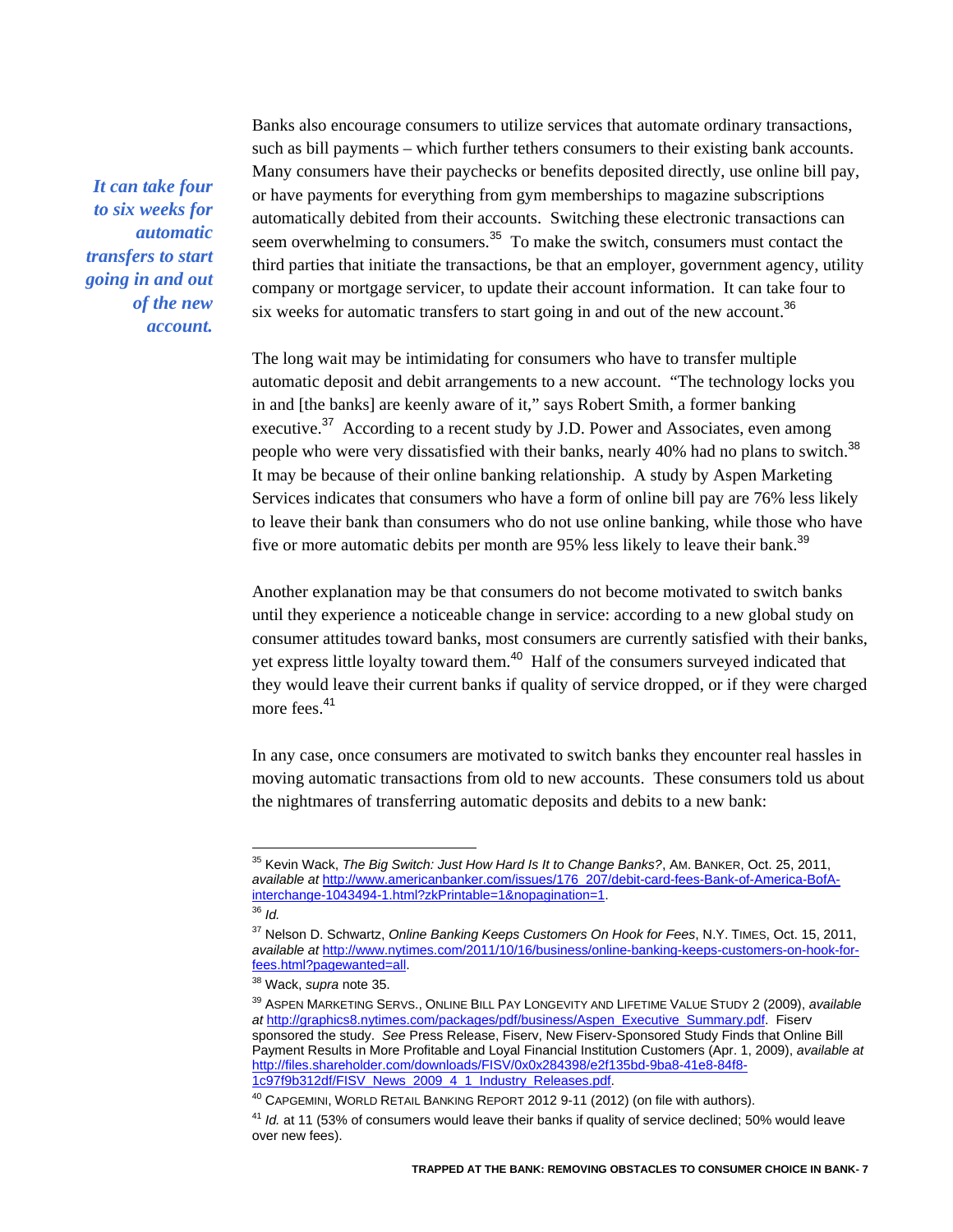"I'm a BofA customer. We're outraged at the new fee, but can't simply close our account and move on. **Because of the incentives to utilize direct deposit and automatic bill pay services, it will take us MONTHS to transition to a new bank**, during which time we'll be incurring this ridiculous fee. Most people in similar situations will probably decide it's too much work and simply take it. Plus, many people don't have sufficient cash reserves to fund a new primary checking account until they can get their paychecks and bill payments redirected." - Michael from Edmond, Oklahoma

"**I had checks stolen and was forced to close my bank account. Once I had an account open at a new bank, it took me several months to move over my direct deposits and the half dozen automatic debits that I had set up. Getting it all straightened out was a nightmare.** Much as I'd like to change banks, I don't even want to think about it because it was so much work."

- Peggy from Greshman, Oregon

*Having enough money to maintain two accounts during the switching process can also pose a significant barrier.* 

 $\overline{a}$ 

Having enough money to maintain two accounts during the switching process can also pose a significant barrier. While waiting for institutions to redirect automatic transactions, consumers usually have to keep a float – a cash buffer – in both old and new accounts to ensure that all of their bills are paid on time. Because the transfer process can take four to six weeks, the only safe bet is to have enough money in both accounts to cover any potential auto-debit. This may not be a feasible option for many people on a tight budget, and can result in late payment penalties or overdraft fees.

Consumers may also need to maintain the minimum balances required by both accounts to avoid monthly maintenance fees. In recent months banks have been raising these minimum balance requirements and making it increasingly difficult to avoid the monthly fees.<sup>42</sup> For those who can least afford to pay additional fees, the need to meet such requirements for two accounts is another disincentive to switching.

One consumer told us it took him several months, and thousands of dollars in cash reserves, to move his money smoothly to a new account:

"In the past several months, I've been moving from Bank of America to a local bank that I feel is more responsive to my needs. **What a time consuming process! It took several months of preparation - finding a bank, opening an account, gathering all the information about direct deposits and automatic debits before I could make the final switch.** 

<sup>42</sup> In May 2011 Bank of America imposed a \$1,500 minimum balance requirement. *See* Simon Zhen, *Bank of America to Increase MyAccess Checking Account Fee in May*, MYBANKTRACKER, Apr. 28, 2011, *available at* http://www.mybanktracker.com/bank-news/2011/04/28/bank-america-increase-myaccesschecking-account-fee/. In June 2010, Wells Fargo's Value Checking minimum balance increased from \$1,000 to \$1,500, and the monthly maintenance fee increased from \$2 to \$5. *See* Martha Shifrin, *Wells Fargo Checking Fees: 2011 Checking Account Review*, MYBANKTRACKER, Jan. 4, 2011, *available at*  http://www.mybanktracker.com/bank-news/2011/01/04/wells-fargo-checking-fees-2011-checkingaccount-review/. Over the fall of 2011, Citigroup quadrupled the minimum balance required to waive the fees on its mid-level checking account, from \$1,500 to \$6,000, and doubled the monthly maintenance fee from \$7.50 to \$15. *See* Martha C. White, *supra* note 13.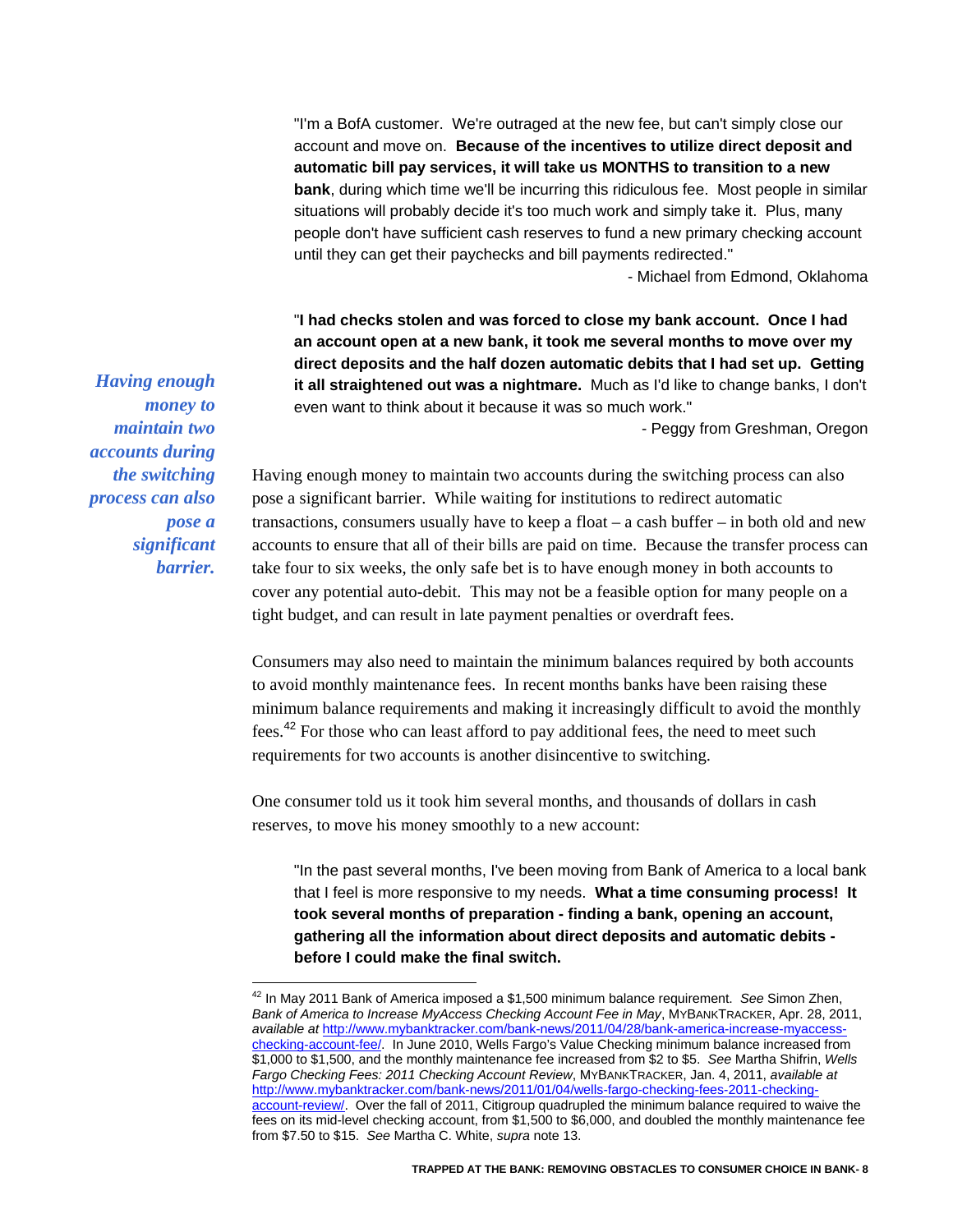**I also had to seed the new accounts, being sure to leave enough money in the old accounts and in the new accounts to pay bills, since I had no way of knowing which account might be debited. This meant I had to have thousands of dollars in both accounts at any given time.** 

While it took time to change, doing without all the fees and angst and stress and irritation is worth it."

- Greg, Tulsa, Oklahoma

# *Fees to Close Accounts and Receive or Transfer Funds*

In addition to the time and money needed to maintain two accounts while in the process of switching, consumers may be confronted with steep fees to close accounts or transfer money into new accounts.

Three of the banks surveyed (HSBC, PNC and US Bank) charge a \$25 fee to close an account that has been open for fewer than 180 days. Two more banks (BB&T and Citi) charge a \$25 fee if the account is closed within 90 days.<sup>43</sup> Though this fee may not apply for most consumers who are closing their accounts, there may be circumstances in which a consumer has a legitimate reason for closing a fairly new account – a life change such as divorce or a geographic move, or even a check fraud problem like Peggy's story above.

It may also cost consumers to get their remaining balances deposited into their new accounts while trying to simultaneously close their accounts. None of the banks surveyed will make a free, same-day electronic transfer of remaining funds to a new account outside of the bank. Consumers can empty accounts by making an online transfer of all remaining funds to the new account. However, "zeroing out" the account in this manner does not close it, and it may well trigger a monthly maintenance fee if the consumer is required to keep a minimum balance to avoid fees but fails to close the account right away. Writing a personal check to obtain the balance of funds from the old account is not recommended because the account would have to remain open for the final check to clear, which could be delayed depending on the hold the new bank puts on the check. In order to reduce the risk of triggering fees or a reopened account, the account should be emptied and closed at the same time after all direct deposits and automatic payments have been successfully re-routed.

Consumers can side-step problems with emptying and closing their accounts at the same time either by having the old bank electronically transfer the remaining funds to the new account, obtaining a cashier's check for the remaining balance, or by getting the remaining balance in cash. With the exception of obtaining the balance in cash,

*time and money needed to maintain two accounts . . . consumers may be confronted with steep fees to close accounts or transfer money into new accounts.*

*In addition to the* 

 $\overline{a}$ <sup>43</sup> *See* Appendix, *infra*.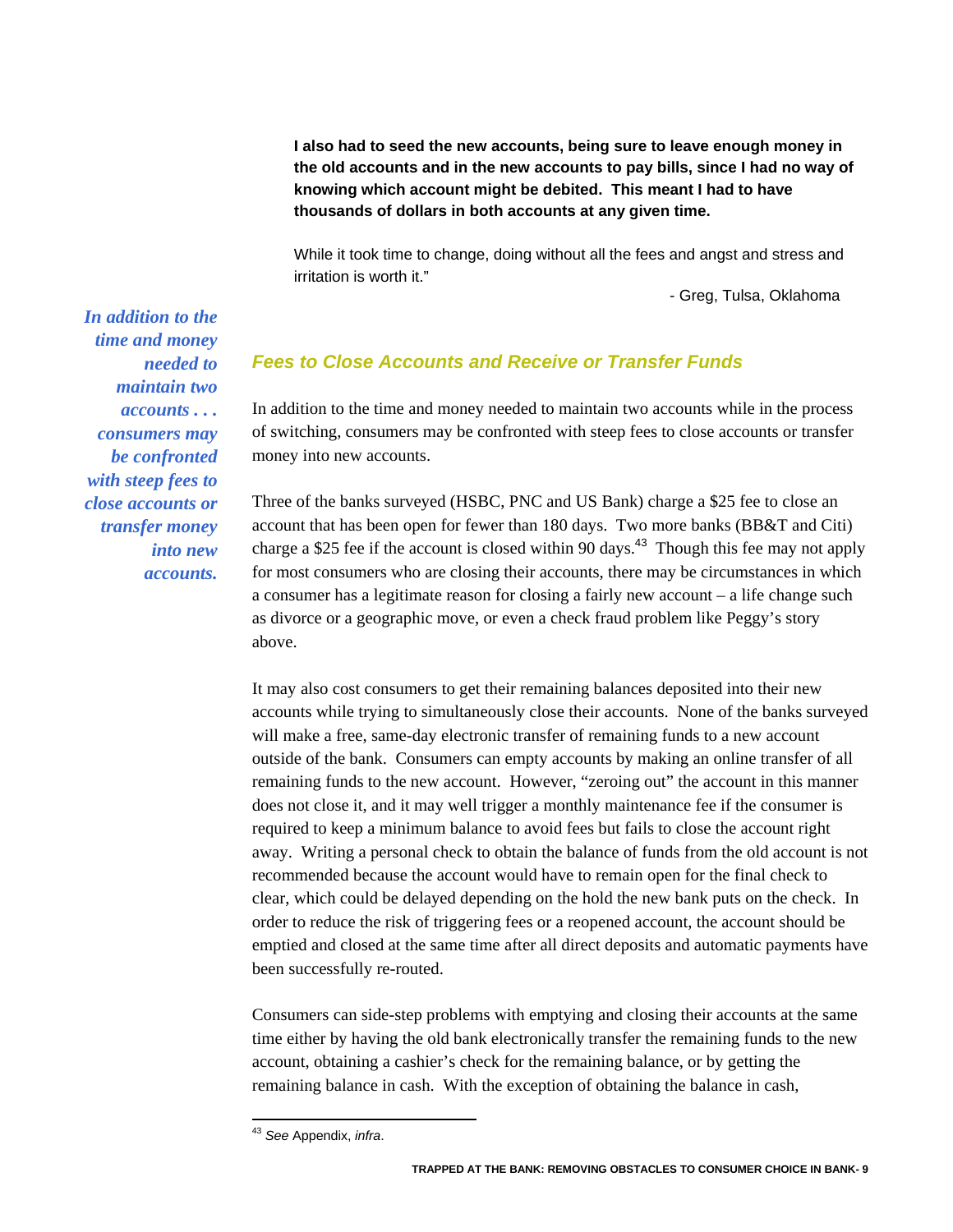*On top of these upfront fees, consumers are at risk of incurring penalty fees after they switch banks.* 

*Even if a* 

consumers may end up paying fees to receive or transfer the remaining funds. All of the banks surveyed charge for wire transfers or certified checks, a preferable option over taking the risk of transporting sums of cash from one bank to another. For example, TD Bank charges \$8 for a certified check and \$25 for a wire transfer,<sup>44</sup> two methods its PR representatives recommend for getting remaining funds when closing a TD account.<sup>45</sup> The banks we surveyed charge from \$7 to \$10 for a certified check and from \$24 to \$30 for a wire transfer.<sup>46</sup>

These fees still apply if consumers close their accounts remotely. For example, Wells Fargo customers can close their accounts by mailing a request to the bank. Wells Fargo sends the customer a certified check, for which they charge  $$10<sup>47</sup>$  To make matters worse, it can take seven to ten business days for the customer to receive the check.<sup>48</sup> Once the consumer deposits the check to the new account, it may take at least two to seven business days before the funds are available for withdrawal.<sup>49</sup> Consumers with mortgage payments and other hefty monthly bills may have to maintain a substantial cash reserve in their old accounts while waiting for the deposits into their new accounts to become accessible.

On top of these upfront fees, consumers are at risk of incurring penalty fees after they *consumer successfully switches to a new account, the saga may not end there – because some banks reopen old accounts.* 

switch banks. The old bank may charge for overdrafting an empty account or bouncing a check, and merchants and other billers may penalize for late payments if a consumer encounters delays while transferring funds or automatic payments to the new account. These fees may disproportionately impact low- or middle-income consumers, who, if they make even one mistake, may find that they cannot pay for their basic living needs.<sup>50</sup> For the transition to be smooth – especially with low-balance accounts – consumers need access to the funds in their new accounts much sooner.<sup>51</sup>

<sup>44</sup> TD Bank, Personal Fee Schedule, https://esecure.tdbank.com/net/accountopening/1\_fees.pdf.

<sup>45</sup> Letter from Brittney C. Bernard, TD Bank Public Relations Associate, to Lauren Bowne, Consumers Union (Mar. 22, 2012) (on file with authors).

<sup>46</sup> *See* Appendix, *infra*.

<sup>&</sup>lt;sup>47</sup> Wells Fargo, Value Checking, Your Checking Account Fees - Simplified, https://www.wellsfargo.com/downloads/pdf/checking/fees/value-CA.pdf.

<sup>48</sup> Email from Richele J. Messick, Wells Fargo Corporate Communications, to Lauren Bowne, Consumers Union (Mar. 27, 2012) (on file with authors).

 $49$  Amounts in excess of \$5,000 can be held for up to seven business days before they are available for withdrawal. 12 C.F.R. § 229.13(b) (2012) (exempting amounts in excess of \$5,000 from general rule that funds must be available after two business days); § 229.13(h)(4) (allowing funds in excess of \$5,000 to be held an extra five business days).

<sup>50</sup> *See* CAL. REINVESTMENT COALITION, MAKING THE GRADE: ARE CALIFORNIA'S BIGGEST BANKS FAILING CONSUMERS? 20 (2011), *available at* 

http://www.calreinvest.org/system/resources/BAhbBlsHOgZmSSIxMjAxMS8wNC8xOC8xN181Ml8yNF8x MzlfTWFraW5nX3RoZV9HcmFkZS5wZGYGOgZFVA/Making\_the\_Grade.pdf.

<sup>&</sup>lt;sup>51</sup> INSUFFICIENT FUNDS: SAVINGS, ASSETS, CREDIT AND BANKING AMONG LOW INCOME HOUSEHOLDS 4 (Rebecca M. Blank & Michael S. Barr, eds., 2009).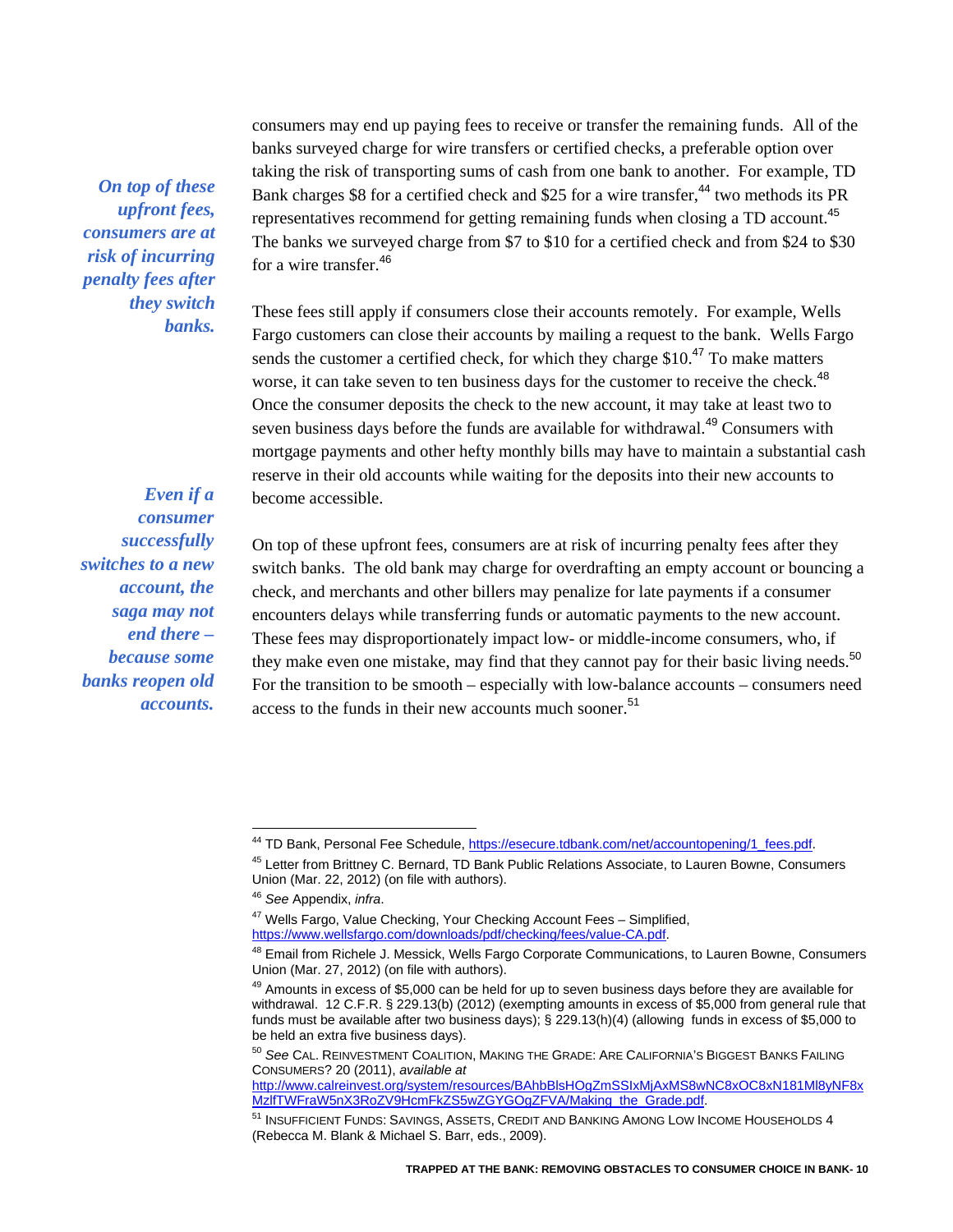# *"Zombie" Accounts*

Even if a consumer successfully switches to a new account, the saga may not end there – because some banks reopen old accounts. Two of the ten banks surveyed, Chase and Bank of America, reserve the right to reopen closed accounts. Chase will reopen an account if the bank receives a deposit to the account.<sup>52</sup> Apparently, not everyone within Chase is aware of this fact. Only one of the secret shoppers was warned that his account could be reopened, and Chase's own spokesperson denied that the bank involuntarily reopens accounts.<sup>53</sup> Bank of America's policy is to reopen a closed account if any activity – credit or debit – hits the account.<sup>54</sup> These involuntarily reopened accounts are commonly called "zombie" accounts.<sup>55</sup>

Zombie accounts are worrisome not only because they defy the express wishes of the consumer, but also because they can result in consumers owing hundreds of dollars in fees. It may start with an account opening fee, or an overdraft fee if a debit hits the account. Costs could escalate with the imposition of a monthly maintenance fee, along with additional overdrafts and late payments as additional debits hit the account. The consumer may not even know what has happened, because banks have no obligation to inform the consumer that the account has been reopened. That means that the first news a consumer gets about the reopened account may be a statement for the closed account that lists the accumulated fees and outstanding balance.

One consumer told us that her old bank reopened her closed account several times and charged her overdraft fees:

"**Even after the account had been closed, Bank of America kept re-opening the account to process charges that should have been returned "account closed" and charge overdraft fees.** I had already notified my auto-pay creditors that I had closed the BofA account but not in time for them to update their computers of the change. It took over 3 months and a threat to hire an attorney for damages plus file a formal complaint with regulators to get Bank of America permanently CLOSE the account."

 *-* Mary from Orange Park, Florida

<sup>52</sup> Chase, Deposit Account Agreement, at 14, *available at* 

https://www.chase.com/online/services/document/deposit\_account\_agreement.pdf.

<sup>53</sup> Email from Patrick Linehan, Senior VP, Communications JPMorgan Chase, to Lauren Bowne, Consumers Union (Mar. 22, 2012) (on file with authors).

<sup>54</sup> Bank of America, Deposit Agreement and Disclosures, Closing An Account, https://www2.bankofamerica.com/efulfillmentODAO/new\_window\_np.cfm?appURL=https://www2.bankof america.com/efulfillment/&showdaddoc=91-11-2000ED&daddoc2use=20120301&type=1&view=htm#2c.

<sup>55</sup> *See, e.g*.*,* Catherine New, *Bank Accounts are Hard to Close, and Even Harder to Keep Closed*, HUFFINGTON POST, Jan. 31, 2012, *available at* http://www.huffingtonpost.com/2012/01/31/zombiechecking-accounts-\_n\_1245065.html?ref=business.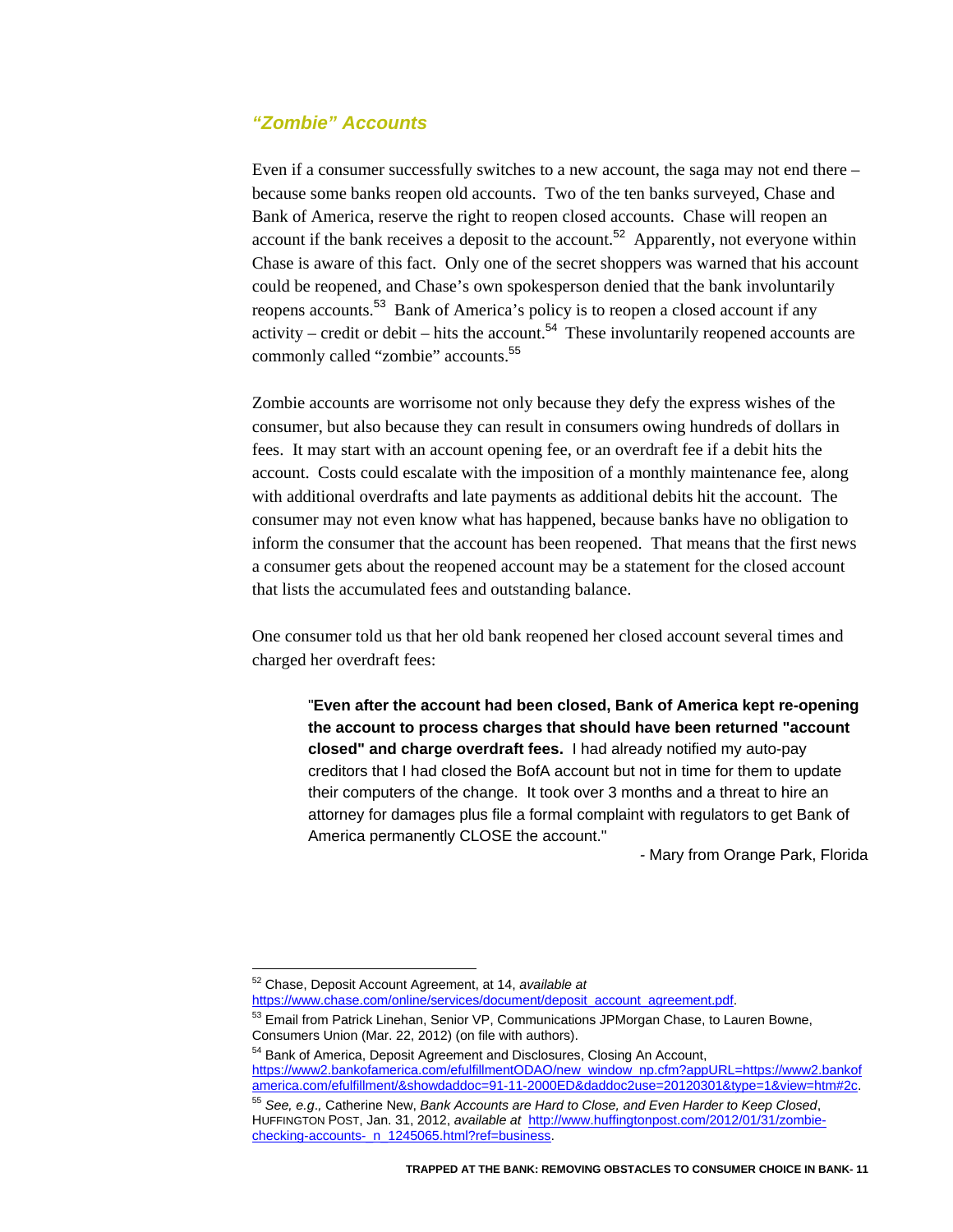## *It's not even in the fine print!*

*It can be difficult to find out what a particular bank's closing policies are – either because they are not mentioned in disclosures or because customer service representatives apply the policies inconsistently.* 

*The obstacles to switching banks are not unique to U.S. consumers. Australia and the European Union have recognized and taken some steps to address these problems.* 

 $\overline{a}$ 

Consumers Union's research found that the written account disclosures and websites for all of the top ten banks lacked clear account closing policies. Moreover, some customer service representatives gave conflicting advice to consumers about how to close an account. In the case of Chase, the biggest bank we surveyed, two secret shoppers visiting Chase branches were told that accounts had to be closed in person, while two other secret shoppers were told they could also close an account by phone. Yet according to Chase's PR representative, a Chase checking account can be closed at a branch, by phone or mail.

While several studies have examined the difficulties consumers face in deciphering voluminous bank disclosures<sup>56</sup> or the particular inadequacies of banks' online disclosures,<sup>57</sup> our research highlights the fact that it can be difficult to find out what a particular bank's closing policies are – either because they are not mentioned in disclosures or because customer service representatives apply the policies inconsistently. If a consumer has insufficient access to clear, step-by-step instructions on how to close an account safely and cheaply, then it may be quite difficult to estimate potential switching costs and time delays. This creates yet another barrier to moving one's money.

# **INTERNATIONAL EFFORTS TO ADDRESS SWITCHING**

The obstacles to switching banks are not unique to U.S. consumers. Australia and the European Union have recognized and taken some steps to address these problems. Both the Australian "Account Switching Package"<sup>58</sup> and the EU's "Common Principles for Bank Account Switching"<sup>59</sup> aim to streamline the process of identifying and initiating the transfer of automatic payments from an old account to a new one.

Although steps in the right direction, the existing Australian and EU models do not go far enough because they rely heavily upon the banking industry to develop and carry out the reforms – and as a result have met with limited success. $60$ 

<sup>56</sup> *See, e.g*., PEW HEALTH GROUP, HIDDEN RISKS: THE CASE FOR SAFE AND TRANSPARENT CHECKING ACCOUNTS (2011), *available at*

http://www.pewtrusts.org/uploadedFiles/wwwpewtrustsorg/Reports/Safe\_Checking\_in\_the\_Electronic\_Ag e/Pew\_Report\_HiddenRisks.pdf.

<sup>&</sup>lt;sup>57</sup> For an excellent discussion of the difficulties consumers face in locating fee schedules and account disclosures online, *see* U.S. PIRG, BIG BANKS, BIGGER FEES 6-7 (2011), *available at* http://www.uspirg.org/reports/usf/big-banks-bigger-fees-0.

<sup>58</sup> Australian Payments Clearing Ass'n, Switching Made Easy, http://apca.com.au/docs/aboutpayments/switchingmadeeasy\_gettinghelp.pdf.

<sup>59</sup> EUR. BANKING IND. COMM., COMMON PRINCIPLES FOR BANK ACCOUNTS SWITCHING (2008), *available at*  http://www.eubic.org/Position%20papers/2008.12.01%20Common%20Principles.pdf.

<sup>60</sup> *See* CONSUMER ACTION LAW CTR., SUBMISSION INQUIRY INTO COMPETITION WITHIN THE AUSTRALIAN BANKING SECTOR 10 (2010), *available at*

http://www.consumeraction.org.au/downloads/CALCSubmissiontoSenatebankinginquiry061210.pdf: BEUC, EASY SWITCHING? – A LONG WAY TO GO 22 (2010), *available at*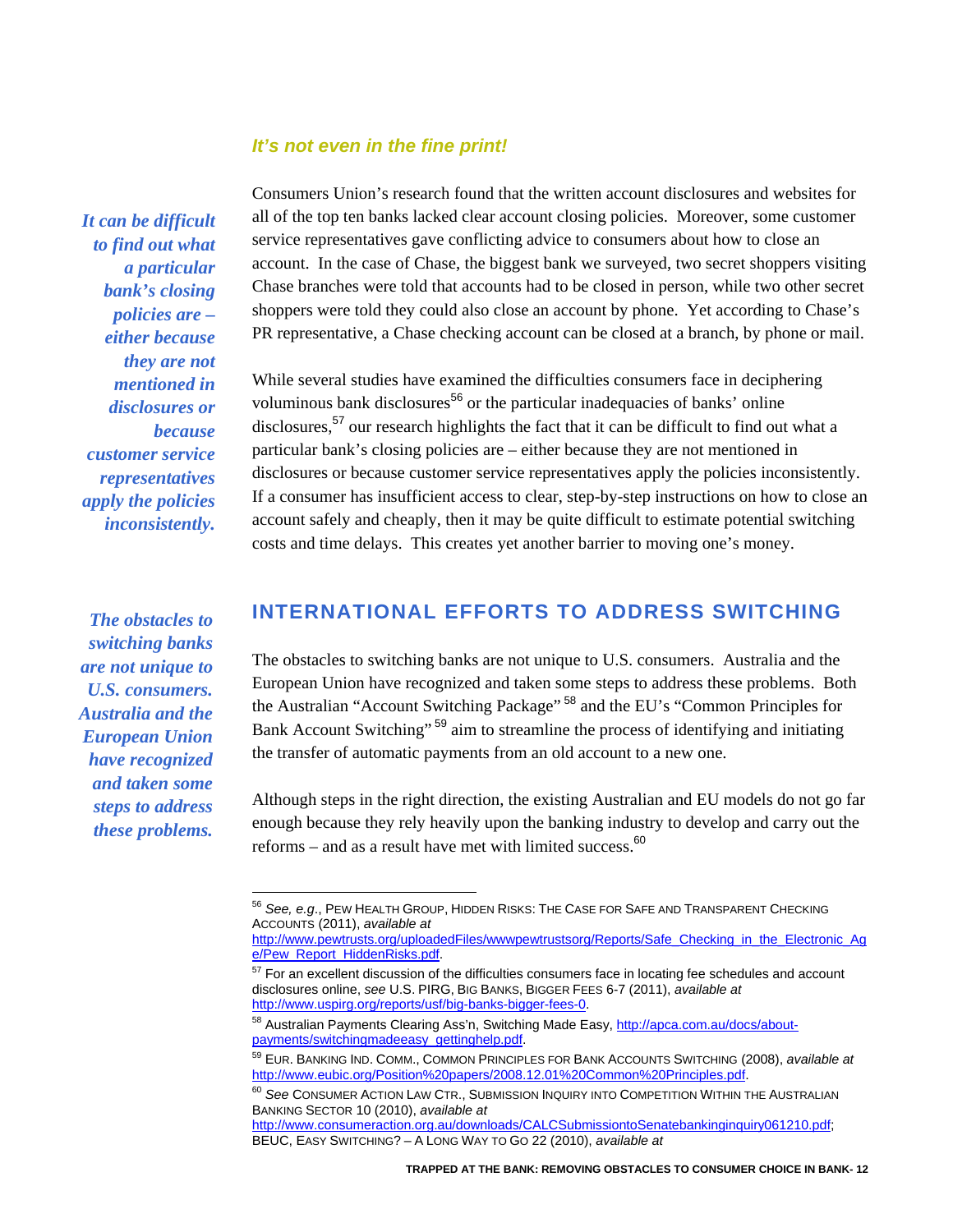In Australia, the banks are required to develop a fact sheet with instructions on how to switch and the help each bank will provide. The old bank must provide the consumer a written list of the past 13 months of direct debits and credits and the new bank will help the consumer reestablish the customer's debit and credit arrangements against the new account.<sup>61</sup> This service has proven inadequate because although it requires a modest effort on the part of the old and new banks to assist the consumer, the consumer is ultimately responsible for reestablishing recurring payments to the new account.<sup>62</sup> Acknowledging the shortcomings of this system, Australia's Deputy Prime Minister and Treasurer commissioned a study in 2011 on how to improve the service.<sup>63</sup> As a result, the Australian Government adopted the study's recommendation of a service whereby the consumer can sign a form that authorizes the new bank to transfer all automatic transactions linked to the customer's account and inform associated creditors and debtors about the new account details.<sup>64</sup> The Government has established a Treasury-led working group including industry, consumer groups and other stakeholders to finalize the details of the new service, which will be introduced on July 1, 2012.<sup>65</sup>

*Account number portability would streamline the account switching process by eliminating the need for consumers to notify third parties of their new account details.* 

The EU Common Principles, developed by the European Banking Industry Committee (EBIC), provide a voluntary framework for facilitating the switch of consumer accounts between banks. The Common Principles put the onus on the banks to transfer recurring payments. Banks must provide consumers with switching guides and carry out the necessary tasks to switch the account if the consumer wishes. However, a recent European Commission compliance investigation found that banks were not following the principles and the vast majority of consumers who attempted to switch had problems.<sup>66</sup> In fact, 81% of consumers in the study were unable to open a new bank account and successfully switch their standing orders for automatic payments from old to new accounts.<sup>67</sup> The European Consumers' Organization (BEUC), headquartered in Belgium and representing 41 independent consumer organizations from 29 European countries, conducted its own independent study to evaluate banks' compliance with the Common Principles. After reviewing disclosures and employing mystery shoppers, BEUC also found that compliance was very inconsistent, and concluded that a voluntary system

 $\overline{a}$ 

http://ec.europa.eu/consumers/rights/docs/switching\_bank\_accounts\_report\_en.pdf. <sup>67</sup> *Id.*

http://www.beuc.eu/BEUCNoFrame/Docs/1/HBCMGLJBBAJDACAHGMGBGEKNPDWY9DBYC69DW35 71KM/BEUC/docs/DLS/2011-00183-01-E.pdf.

<sup>61</sup> CONSUMER ACTION LAW CTR., *supra* note 60, at 10.

 $62$  *Id.* 

<sup>63</sup> BERNIE FRASER, BANKING SERVICES: COST-EFFECTIVE SWITCHING ARRANGEMENTS (2011), *available at* http://archive.treasury.gov.au/banking/content/reports/switching/downloads/switchingarrangements\_aug2

<sup>011.</sup>pdf.<br><sup>64</sup> Press Release, The Hon. Wayne Swan MP, Deputy Prime Minister and Treasurer, Taking the Headache Out of Switching Bank Accounts (Aug. 21, 2011), *available at*

http://ministers.treasury.gov.au/DisplayDocs.aspx?doc=pressreleases/2011/095.htm&pageID=003&min=<br>wms&Year=&DocType=0.

www.compositem<br><sup>65</sup> *Id.*<br><sup>66</sup> EUR. COMM'N, THE FINAL REPORT: CONSUMER MARKET STUDY ON THE CONSUMERS' EXPERIENCES WITH BANK ACCOUNT SWITCHING WITH REFERENCE TO THE COMMON PRINCIPLES ON BANK ACCOUNT SWITCHING 23 (2012), *available at*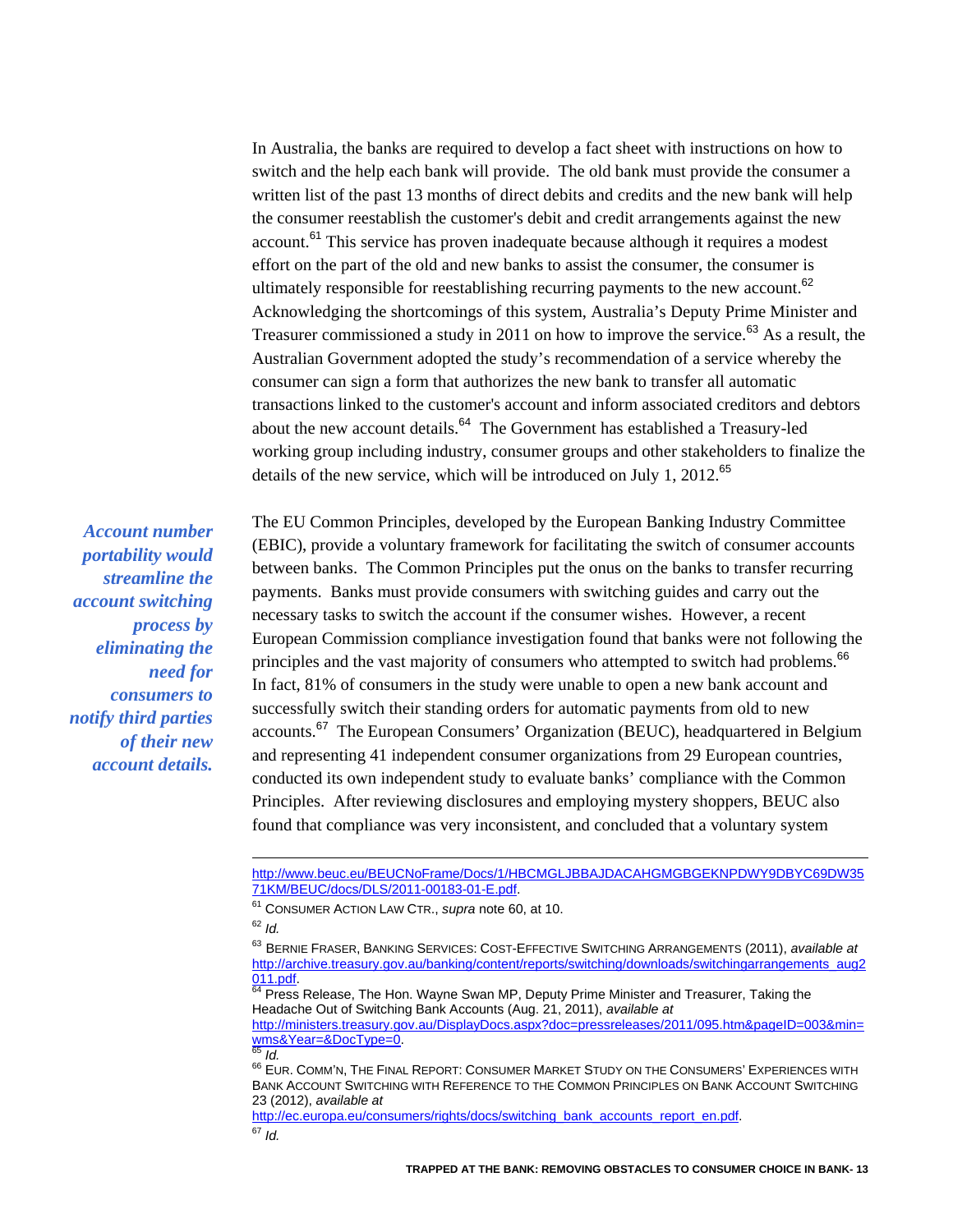would not be enough to remove the burden on consumers to ensure a smooth transition to a new account.<sup>68</sup>

### *Account Portability*

In response to the limitations of the Australian and EU models, consumer groups in both regions have advocated for a mandatory system that enables consumers to take their account numbers with them when they change banks, to facilitate account switching.<sup>69</sup> Account number portability would streamline the account switching process by eliminating the need for consumers to notify third parties of their new account details. However, concerns about costs of needed infrastructure changes have limited the development of such systems.<sup>70</sup>

Currently, the only country that has implemented a portable bank account system is Sweden, whose Bankgiro system (privately owned by Bankgirocentralen, or "BGC") distributes "Bankgiro" numbers and functions as a central processor facilitating transactions between banks.<sup>71</sup> BGC's role in the system involves authorizing and clearing transactions.<sup>72</sup> Settlement, or the final extinguishing of payment obligations, does not take place in BGC's system but in the RIX, which is the central Swedish settlement system and operated by the Riksbank.<sup>73</sup> All banks operating in Sweden, including U.S.based institutions, offer Bankgiro services.

The Bankgiro system provides customers with a Bankgiro number (usually 7 or 8 digits), which can be linked to any bank account and functions as a reference number to direct transactions. The Bankgiro number is not a bank account number, but an address that can be connected to the bank account of the customer's choice.<sup>74</sup> If a consumer changes banks, the consumer can keep the existing Bankgiro number and payments will continue to work as usual.<sup>75</sup> As a result, Swedish customers can easily take their accounts to the banks offering the best rates and services.

<sup>70</sup> *See* CHOICE, CHOICE REPORT: BETTER BANKING 28-29 (2011), *available at* http://www.choice.com.au/reviews-and-tests/money/banking/saving-money/banking-report.aspx (click link to "Better Banking report") (discussing Australian banks' concerns about technical costs of bank account portability system); IND. COMM'N ON BANKING, INTERIM REPORT: CONSULTATION ON REFORM OPTIONS 124 (2011), *available at* http://s3-eu-west-1.amazonaws.com/htcdn/Interim-Report-110411.pdf (referencing industry concerns about revamping payment infrastructure to allow for portable account numbers).

<sup>75</sup> *Id.* 

<sup>68</sup> *See* BEUC, *supra* note 60, at 22.

<sup>69</sup> *See, e.g*., CONSUMER ACTION LAW CTR., A CONSUMER PLAN FOR AUSTRALIAN BANKING COMPETITION 1 (2010), *available at* http://www.consumeraction.org.au/downloads/AConsumerPlanforAustralianBankingbankingcompetition081110.pdf; BEUC, *supra* note 60, at 2.

<sup>&</sup>lt;sup>71</sup> Bankgirot, About the bankgiro system, http://www.bgc.se/Default  $\qquad$  5057.aspx (last visited May 18, 2012).

 $72$  Bankgirot, About our services, http://www.bgc.se/Default  $-$  5032.aspx (last visited May 18, 2012).

<sup>73</sup> *Id.* The Riksbank is Sweden's central bank and an authority under the Swedish parliament.

<sup>74</sup> Bankgirot, *supra* note 68.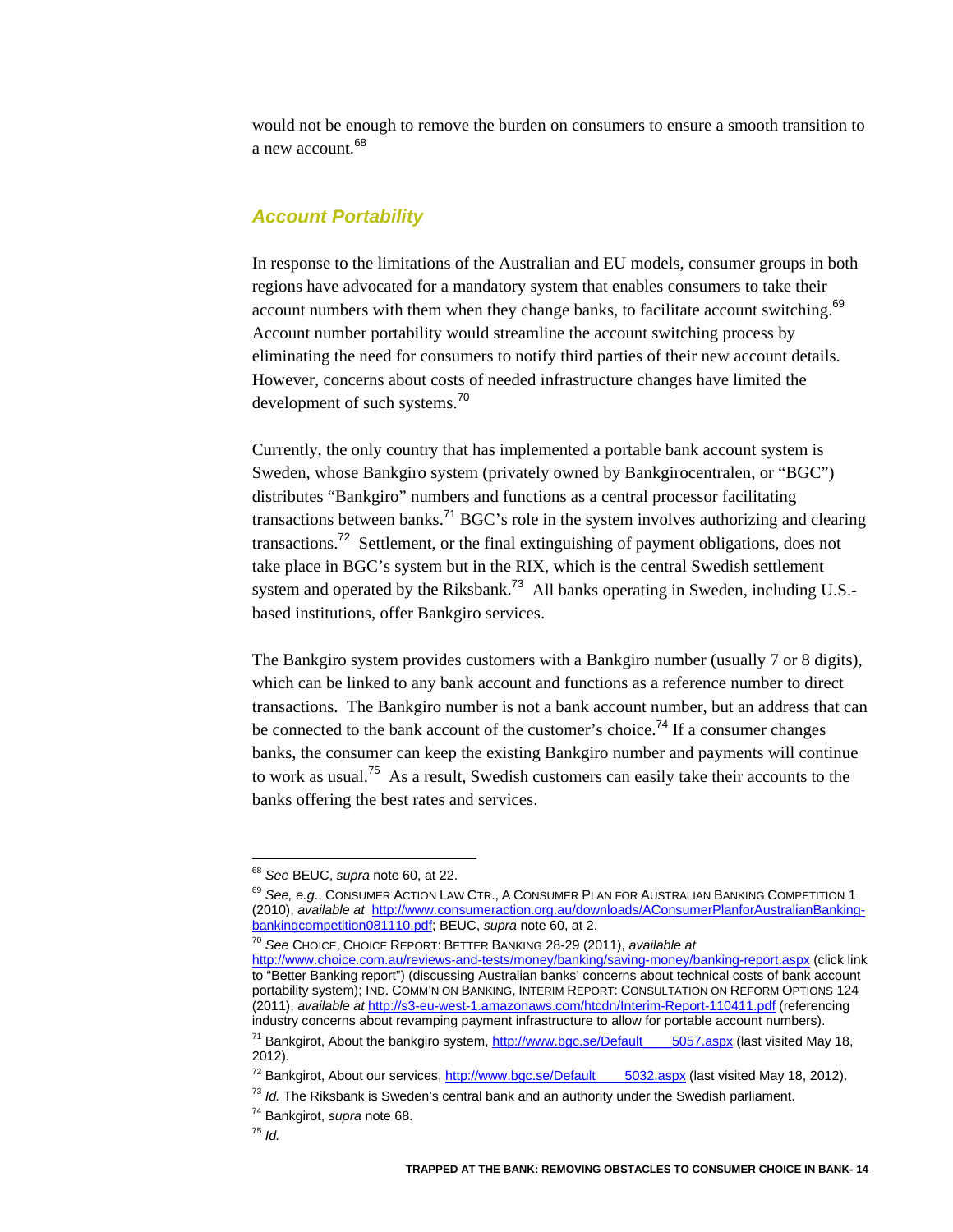By permitting customers to take their Bankgiro numbers to any bank, the Bankgiro system eliminates one of the largest barriers to account switching: having to inform third parties of new account details. An additional benefit of the Bankgiro number is that Swedish customers have the power to take their business more easily to the banks that provide the best services and respond to their needs. Whether Swedish customers are more likely to switch banks remains unclear at present, in part because the Swedish government already imposes strong consumer-oriented requirements on banks. Sweden is one of six EU countries that give its residents a legal right to a basic bank account.<sup>76</sup> Furthermore, one Swedish consumer advocate claims that easy access to low- or no-cost Internet banking with smaller, consumer-oriented banks in the country has contributed to consumers typically staying put.<sup>77</sup>

Still, advocates in other countries, such as Australia, have pointed to the success of portable mobile phone numbers in the telecommunications industry as evidence that bank account portability could increase competition in the banking industry as well.<sup>78</sup>

# **RECOMMENDATIONS**

Consumers must be able to exercise choice to exert their power in the marketplace. Choice drives competition, which is good for consumers and enables good banks to more easily attract consumers by providing better value. It is clear that there are genuine obstacles to bank-switching that limit consumers' ability to move their money. Banks incentivize consumers to connect their checking accounts to multiple online products, which tends to lock consumers into "sticky" relationships with their banks. The current system puts the onus on consumers to ensure a smooth transfer, while the banks hold the means to execute it.

To facilitate consumer choice, Congress, the Consumer Financial Protection Bureau (CFPB) and other banking agencies should investigate and make policy changes that create a sensible framework for consumers to move their money safely and cheaply. The recommendations below would help simplify and streamline the switching process, thereby fostering genuine consumer choice and competition in the market for consumer bank accounts.

<sup>76</sup> EUROPEAN PARLIAMENT, BASIC BANKING SERVICES 10 (2011), *available at* http://www.europarl.europa.eu/document/activities/cont/201111/20111118ATT31909/20111118ATT3190 9EN.pdf.

 $77$  Telephone conversation between Jan-Erik Nyberg, Swedish Consumers Ass'n, and Derik Hilliard, Consumers Union, July 26, 2011 (transcript on file with authors).

<sup>78</sup> *See* CHOICE, *supra* note 67, at 28-29.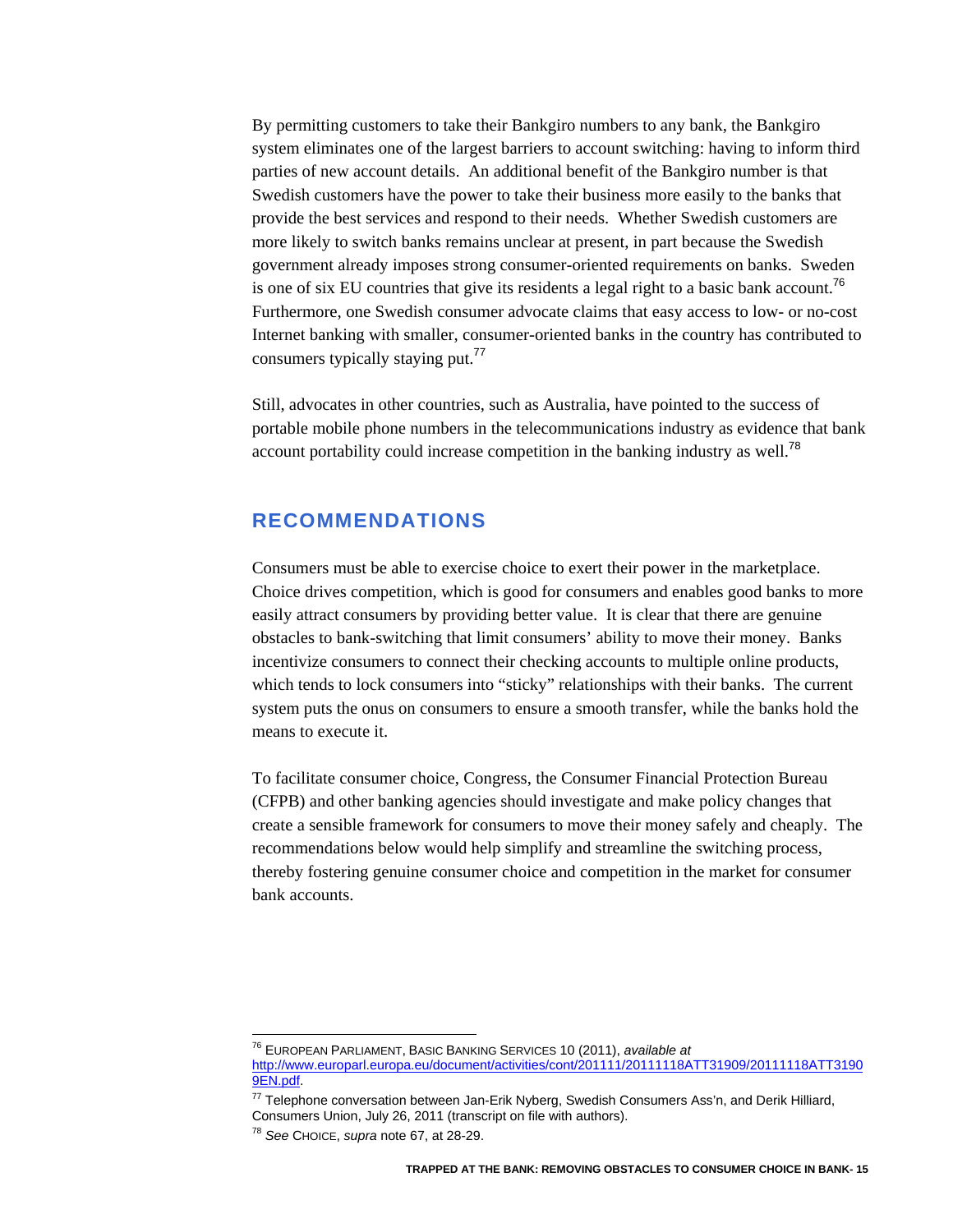### *1. Banks should bear the responsibility of transferring automatic credits and debits from old to new accounts.*

When a consumer attempts to switch banks, the responsibility for tracking and transferring all of the automatic payments connected to that consumer's bank account should lie with the entities most able to do so – the old bank and new bank.

Congress should amend the Federal Deposit Insurance Act  $(FDIA)^{79}$  to require the consumer's old bank to communicate with the new bank and ensure that all automatic credits and debits are transferred smoothly. The old bank should get permission from the consumer to communicate with the new bank, and then initiate contact with the new bank to begin the process.

There should also be a 14-day time limit by which all automatic payments and direct deposits in and out of the old account are sent to the new bank account. This will ensure that bills are paid and paychecks or government benefits are received uninterrupted. Written confirmation should be provided to the consumer when each payment is rerouted.

## *2. Require option of same-day electronic fund transfer at no cost to consumer.*

To reduce the time it takes to close an account, safely transfer funds and access them in the new account, Congress should amend the FDIA to require banks to provide a sameday electronic fund transfer from the consumer's old account into the new account free of charge.

# *3. Reduce checkhold times on consumers' deposits into new accounts.*

Congress should amend the Expedited Funds Availability Act (EFAA)<sup>80</sup> to reduce checkhold times, so that consumers who transfer funds into new accounts by check can have quicker access to their funds.

Under current law, consumers who deposit checks into their accounts may have to wait anywhere from two to seven business days to access the money, depending on the size of the check.<sup>81</sup> Special rules that apply to "new" accounts may allow banks to hold certain deposits longer than usual.<sup>82</sup>

<sup>79 12</sup> U.S.C. §§ 1811-1835a (2006 & Supp. V).

<sup>80 12</sup> U.S.C. §§ 4001-4010 (2006 & Supp. V).

 $81$  12 C.F.R. §§ 229.13(b), (h). Amounts in excess of \$5,000 can be held for up to seven business days after the business day on which the consumer deposits the check. *See* discussion *supra* note 49.  $82$  12 U.S.C. § 4003(a)(3); 12 C.F.R. § 229.13(a) (exempting "new" accounts from requirement that funds must generally be made available in two business days).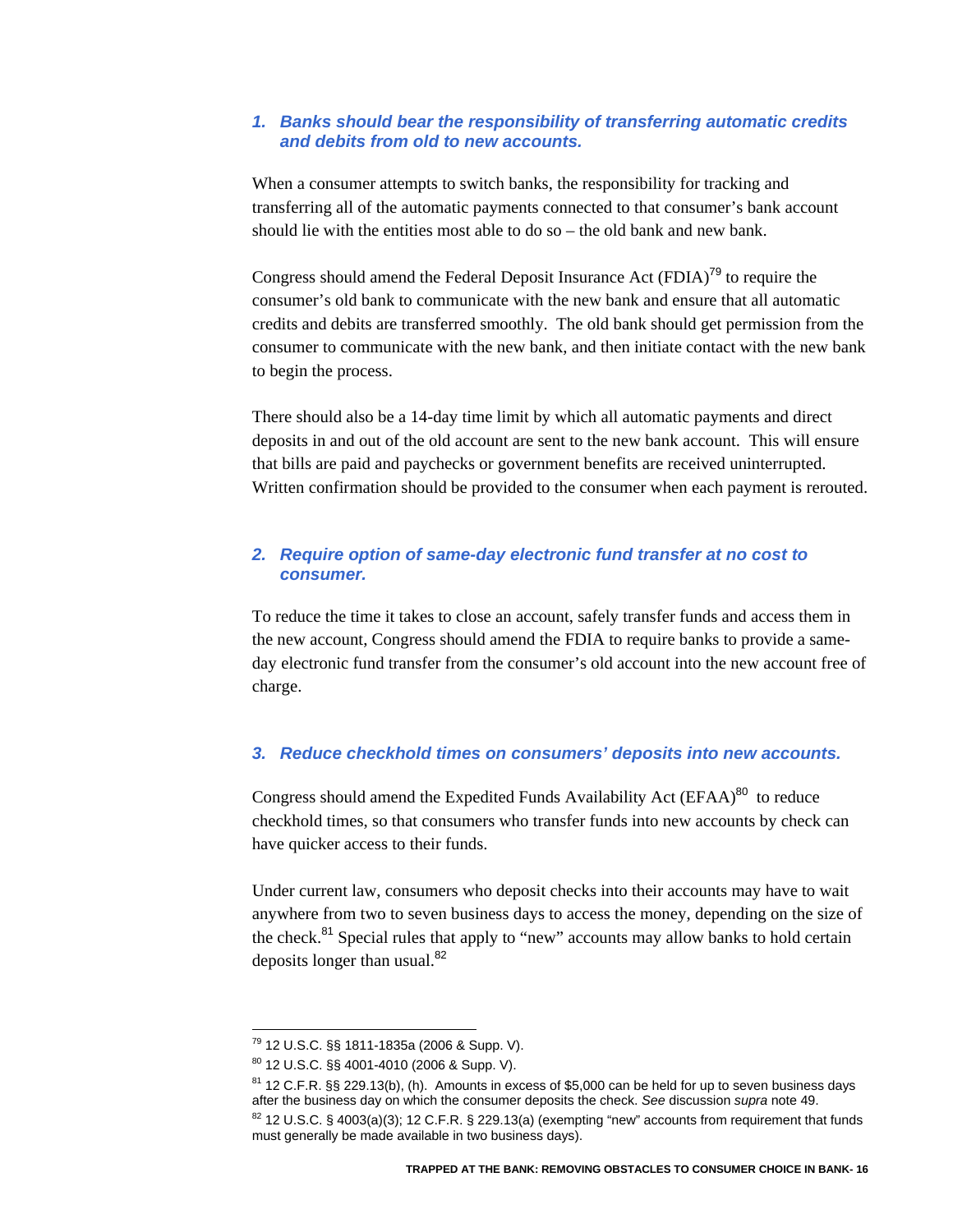To smooth the transition, especially for lower-balance consumers on a tight budget, funds deposited by check should generally be made available the next business day. To ensure that consumers who need to make larger payments, such as mortgage payments, have essential cash available to pay their bills, Congress should also amend the EFAA so that extra wait times for large deposits apply to amounts in excess of \$10,000, not the current \$5,000.

The Federal Reserve and CFPB can also exercise their joint authority to amend Regulation CC, which implements the EFAA, to (1) shorten the time period during which an account is considered "new" from 30 days to 15 days,  $83$  and (2) reduce general checkhold times to "as short a time possible."<sup>84</sup> To further shorten the time period, Congress should also amend the EFAA to include Saturday as a business day.<sup>85</sup> This would allow a consumer to open a new account a few weeks in advance, with enough time to get in a minimum deposit or set up direct deposit to waive maintenance fees at the new bank, and then switch over the balance from old bank to new without extra delays that prevent access to all the funds.

#### *4. Banks should not charge punitive fees to close accounts.*

Account closing fees are a deterrent to switching accounts. There are valid reasons why consumers may change their minds soon after opening a bank account, including unexpected life events such as divorce or geographic relocation, fraud on the account, or even unfavorable changes to the terms of the account soon after opening. The CFPB should gather data to determine how long it takes on average for a bank to recoup its account opening costs and restrict excessive or punitive closing fees after that occurs.

### *5. Closed should mean closed.*

Congress should amend the FDIA to generally prohibit closed accounts from being reopened. The CFPB can also use its authority to prohibit unfair, deceptive or abusive practices<sup>86</sup> to stop banks from reopening accounts closed by consumers.

Additional procedures may be needed should a stray one-time credit hit the old account: for example, a tax return, student loan disbursement or other important payment. Congress and the CFPB should consider options such as requiring banks to automatically reroute any payments to the new account for the first year after a consumer closes the old account, or an "opt-in rule" whereby a consumer can affirmatively consent in writing to

<sup>&</sup>lt;sup>83</sup> 12 U.S.C. § 4003(a) (giving CFPB and Federal Reserve Board joint authority to shorten new account period); 12 C.F.R. § 229.13(a) (2012) (defining "new" accounts to include accounts open during the first 30 calendar days).

 $84$  12 U.S.C. § 4002(d)(1).

 $^{85}$  12 U.S.C. §§ 4001(3), 4006(a).<br><sup>86</sup> Dodd-Frank § 1031, Pub. L. No. 111-203, 124 Stat. at 2005.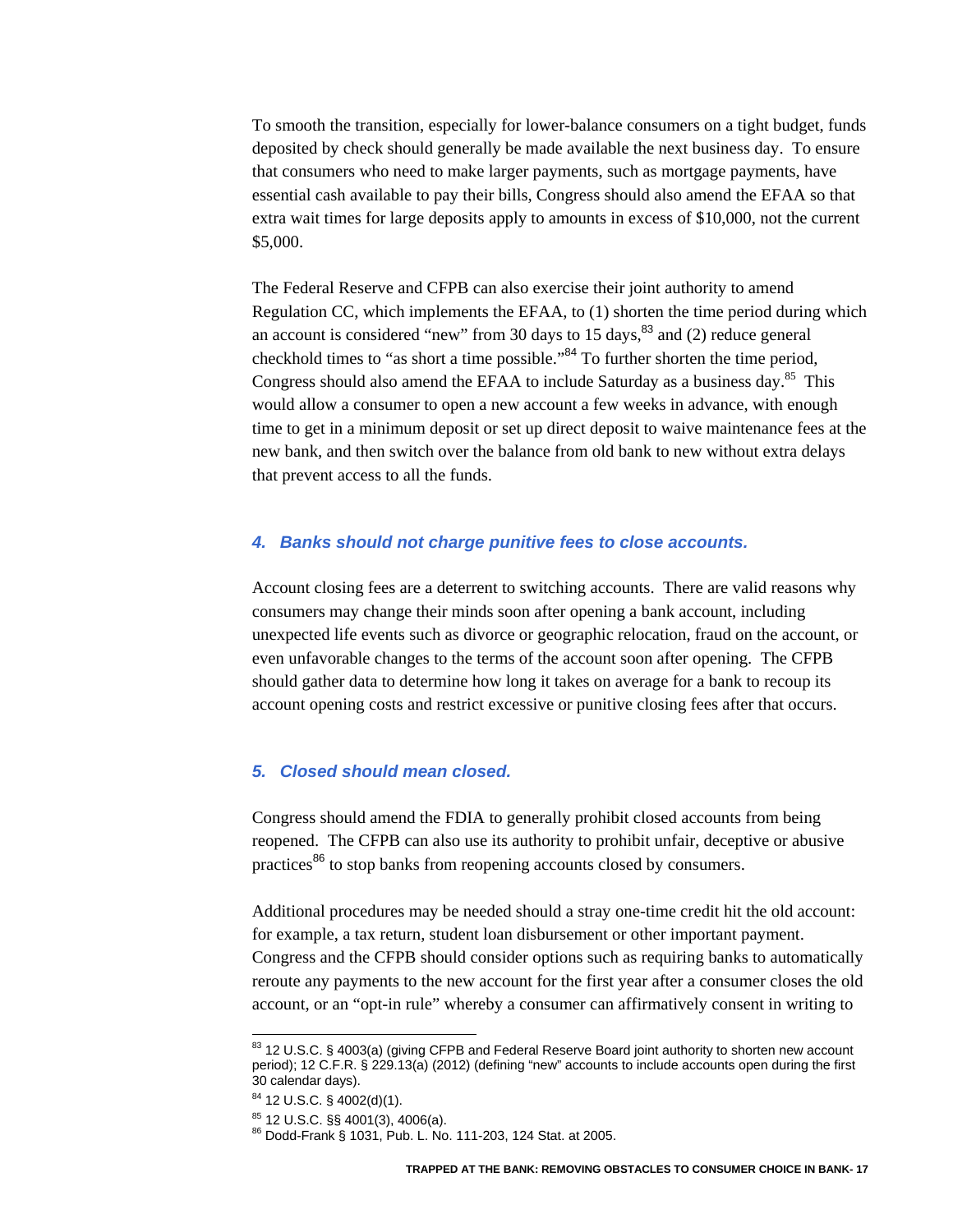allow the old bank account to accept a deposit that hits the old account. As part of the opt-in rule, the old bank must notify the consumer immediately that the account was reopened to receive the credit, and the bank must take appropriate steps to transfer the money to the new account, notify the depositor of the new information and re-close the account.

Banks should also be required to provide a written, dated confirmation at the time a consumer makes an in-person request to close an account. If the consumer closes over the phone or online, the confirmation should be mailed within three business days.

#### *6. Require account closing disclosures.*

Congress should amend the Truth in Savings Act  $(TISA)^{87}$  to require that banks disclose account closing procedures and all relevant fees in a clear location within the account disclosures. The CFPB can also do this by rule.<sup>88</sup> Banks are required under TISA to disclose account closing fees, but not the process for closing accounts or how consumers can avoid paying account closing fees. None of the surveyed banks included any information in their disclosures about closing an account whereas they all provide "switching kits" that explain how a consumer can move their money into the bank.<sup>89</sup>

The CFPB should also create a model disclosure form that clearly lays out how to close a bank account. This form should be provided upon request of such information and be easy to locate on a bank's website.<sup>90</sup>

#### *7. Examine feasibility of bank account number portability.*

Many of the obstacles in this report would be moot if consumers could take their bank account numbers with them from one financial institution to another, as they can with mobile phone numbers when they switch carriers. This would streamline the account switching process for consumers by eliminating the necessity for them to notify third parties of the new account details.

The CFPB, in cooperation with the Federal Reserve Banks, Treasury, and other relevant banking agencies, should research the feasibility of developing a bank account portability

 $\overline{a}$ 

<sup>89</sup> *See, e.g.*, BB&T Bank, http://www.bbt.com/bbt/switch/; Chase,

https://www.chase.com/index.jsp?pg\_name=ccpmapp/individuals/shared/page/switchkit\_resource\_center ; and HSBC, http://www.hsbc.co.uk/1/2/switching-to-hsbc for examples of "switch kits."

<sup>87 12</sup> U.S.C. §§ 4301-4313 (2006 & Supp. V).

<sup>&</sup>lt;sup>88</sup> The CFPB has authority under the Truth in Savings Act to prescribe account disclosures stating the terms and conditions, including fees and charges, associated with a bank account. 12 U.S.C. § 4303(a). The CFPB can write regulations that require "such other disclosures as the [agency] may determine to be necessary to allow consumers to understand and compare accounts." § 4303(d).

 $90$  The CFPB has authority under Dodd-Frank Section 1032 to create model disclosure forms. 124 Stat. at 2006-07.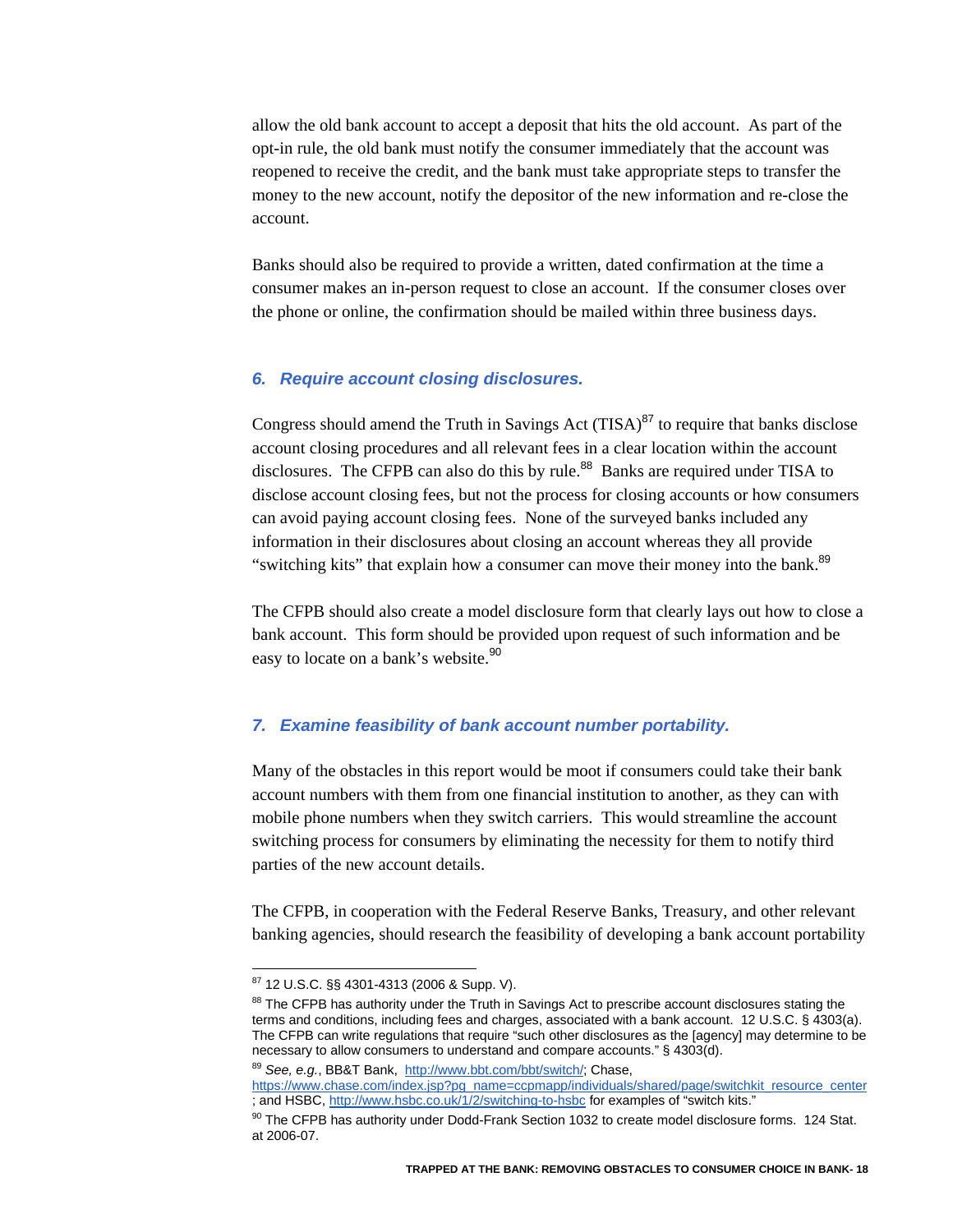system in the U.S. The study should look specifically at what entity would best perform the clearing and settlement functions for this new system, as well as address any potential privacy concerns that may arise. This should be an open process and the agencies should seek input from the industry and the public.

# **CONCLUSION**

 $\overline{a}$ 

Switching bank accounts takes time, money and substantial attention to detail in order to avert some of the costly and aggravating side-effects of an ineffective or incomplete transition from old bank to new. Although consumers do have different banks to choose from, this "choice" is very hard to exercise when trying to switch bank accounts. A few common sense fixes would facilitate the switching process and promote healthy bank competition.<sup>91</sup> If policymakers fail to take action, consumers who are leery of the effects of a botched switch may stick with institutions that cost too much or otherwise fail to meet their specific needs. In turn, big banks in the U.S. will continue to dominate the marketplace without being fully responsive to consumers' interests. Competition spurred by consumers exercising their choice is crucial to ensure that banks offer the best possible services and products and that consumers have real purchase power in the market for consumer bank accounts.

 $91$  Easy bank switching is one in a set of recommendations Consumers International has proposed to the G20 to promote competition in financial services. *See* CONSUMERS INT'L, SAFE, FAIR AND COMPETITIVE MARKETS IN FINANCIAL SERVICES: RECOMMENDATIONS FOR THE G20 ON THE ENHANCEMENT OF CONSUMER PROTECTION IN FINANCIAL SERVICES 22 (2011), *available at* http://www.consumersinternational.org/media/669348/cifinancialreport2011.pdf.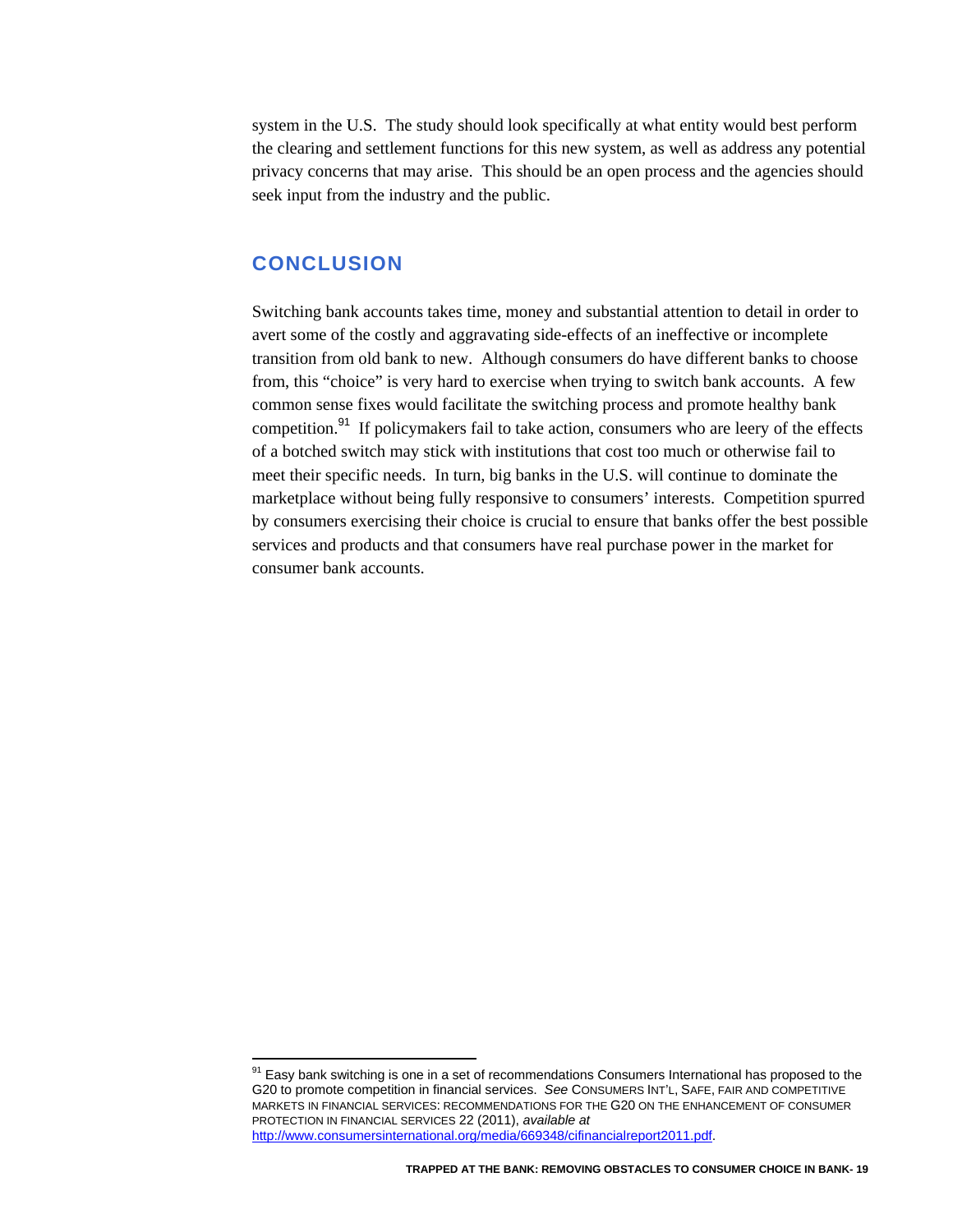# **Fee Comparison Chart for Checking Accounts**

|                                                       | <b>Bank of</b><br><b>America</b> | <b>BB&amp;T</b>             | <b>Chase</b>                                             | <b>Citi</b>                         | <b>HSBC</b>                           | <b>PNC</b>                          | <b>SunTrust</b>        | <b>TD Bank</b>   | <b>US Bank</b>                       | <b>Wells</b><br>Fargo       |
|-------------------------------------------------------|----------------------------------|-----------------------------|----------------------------------------------------------|-------------------------------------|---------------------------------------|-------------------------------------|------------------------|------------------|--------------------------------------|-----------------------------|
| How can an account be<br>closed*                      | <b>Branch</b>                    | Branch:<br>phone;<br>online | Branch;<br>mail; phone                                   | Branch:<br>phone;<br>online         | Branch;<br>phone; mail                | Branch;<br>phone; mail              | Branch;<br>mail; phone | Branch;<br>phone | Branch:<br>phone                     | Branch;<br>phone;<br>online |
| Electronic transfer of<br>balance to new account      | No                               | No                          | N <sub>o</sub>                                           | N <sub>0</sub>                      | No                                    | N <sub>0</sub>                      | No                     | No               | N <sub>o</sub>                       | N <sub>o</sub>              |
| <b>Fee for certified check</b>                        | Not listed in<br>disclosures     | \$6                         | No charge.                                               | \$10                                | Not listed in<br>disclosures          | \$10                                | \$8                    | \$8              | \$7                                  | \$10                        |
| Fee for wire transfer                                 | Fee varies                       | \$24                        | \$30                                                     | \$25                                | \$30                                  | \$25                                | \$30                   | \$25             | \$30                                 | 30                          |
| <b>Closing fee</b>                                    | N <sub>o</sub>                   | N <sub>o</sub>              | N <sub>o</sub>                                           | Yes                                 | <b>Yes</b>                            | <b>Yes</b>                          | N <sub>o</sub>         | N <sub>o</sub>   | <b>Yes</b>                           | N <sub>o</sub>              |
| If closing fee, how<br>much and when does it<br>apply | N/A                              | N/A                         | N/A                                                      | \$25 (open <<br>$90 \text{ days}$ ) | $$25$ (open <<br>$180 \text{ days}$ ) | $$25$ (open <<br>$180 \text{ days}$ | N/A                    | N/A              | \$25 (open <<br>$180 \text{ days}$ ) | N/A                         |
| <b>Account closing</b><br>statement sent              | No                               | N <sub>o</sub>              | N <sub>o</sub>                                           | Yes                                 | Yes                                   | <b>Yes</b>                          | Yes                    | Yes              | Yes                                  | Yes                         |
| Closed accounts re-<br>opened if deposit              | Yes                              | N <sub>o</sub>              | Yes                                                      | N <sub>o</sub>                      | N <sub>o</sub>                        | N <sub>o</sub>                      | No                     | N <sub>o</sub>   | N <sub>o</sub>                       | N <sub>o</sub>              |
| <b>Closed account re-</b><br>opened if debit          | Yes                              | N <sub>o</sub>              | <b>Disclosures</b><br>say re-open<br>for deposit<br>only | N <sub>o</sub>                      | <b>No</b>                             | No                                  | N <sub>0</sub>         | No               | N <sub>o</sub>                       | N <sub>o</sub>              |
| Can fees be incurred<br>post-closure                  | Yes                              | N <sub>o</sub>              | Yes                                                      | N <sub>0</sub>                      | N <sub>o</sub>                        | N <sub>0</sub>                      | No                     | N <sub>o</sub>   | N <sub>o</sub>                       | $\mathbf N$                 |

#### SOURCES

\* indicates question answered by bank customer service

Bank of America: Personal Schedule of Fees, effective Mar. 1, 2012

(https://www2.bankofamerica.com/efulfillment/documents/91-11-3000ED.20120227.htm) and Deposit Agreement and Disclosures effective Mar. 1, 2012

(https://www3.bankofamerica.com/deposits/odao/popup/disclosure\_popup.cfm?template=dad&RequestTimeout=300)

BB&T: Personal Services Pricing Guide, effective Apr. 1, 2012, (https://www.bbt.com/roao/pricingguide/NC.pdf) and Bank Services agreement (https://www.bbt.com/roao/misc/BSA.pdf: )

Chase: Deposit Account Agreement Additional Banking Services and Fees for Personal Accounts, (https://apply.chase.com/OAO/DisclosureRetriever.aspx?DI=aHR0cDovL2FwcGNvbnRlbnQuYmFua29uZS5uZXQvUl NJL0RlcG9zaXQvUEVSU19BTExfTUtUUzNfQUJTRl9FTkcuZmRm) and Deposit Account Agreement, Privacy Notice, How to Contact Us, https://www.chase.com/online/services/document/deposit\_account\_agreement.pdf

Citi: Marketplace Addendum, https://online.citibank.com/JRS/popups/ao/Citi\_Marketplace\_20120224.pdf, and Client Manual Consumer Accounts, U.S. Markets, http://www.citibank.com/us/geb/resources/pdf/cmanual.pdf.

HSBC: Checking Account Terms & Charges Disclosure, Basic Banking,

http://www.banking.us.hsbc.com/personal/deposits/chking\_tcs.pdf?ts=462012113927197, and Rules for Deposit Accounts,

http://www.us.hsbc.com/1/PA\_1\_083Q9FJ08A002FBP5S00000000/content/usshared/Personal%20Services/Online% 20Services/Online%20Account%20Opening/Shared/PDF/G2333SF\_6-10.pdf.

PNC: Consumer Schedule of Service Charges and Fees,

https://content.pncmc.com/live/pnc/personal/serviceCharges/NC\_Outerbanks\_ServiceCharges.pdf, and PNC Account Agreement for Personal Checking, Savings and Money Market Accounts, effective Dec. 5, 2011, https://www.pnc.com/webapp/unsec/Requester?resource=/wps/wcm/connect/fdc168004aeb77518abcfa0d999 373d3/DepositAgmt\_Checking.pdf?MOD=AJPERES&amp:CACHEID=fdc168004aeb77518abcfa0d999373d3.

Sun Trust Personal Deposit Account Fee Schedule, effective Mar. 1, 2012, https://www.suntrust.com/Static/Documents/Global\_Navigation/About\_Us/Corporate\_Governance/Public\_Infor mation/Fee\_Schedules/FS\_RETAIL\_E.pdf, and Sun Trust Rules and Regulations for Deposit Accounts, https://www.suntrust.com/Microsites/PDF/Rules\_Regs\_Deposit\_Accts.pdf.

TD Bank: Personal Fee Schedule, effective April 2012, https://esecure.tdbank.com/net/accountopening/1\_fees.pdf.

US Bank, Consumer Pricing Information, effective Feb. 1, 2012, http://www.usbank.com/pdf/Region3/CPI.pdf.

Wells Fargo, Consumer And Business Service Fees, https://www.wellsfargo.com/wfonline/deposit\_acct\_fees.

DISCLAIMER: Fees may vary across regions at some banks.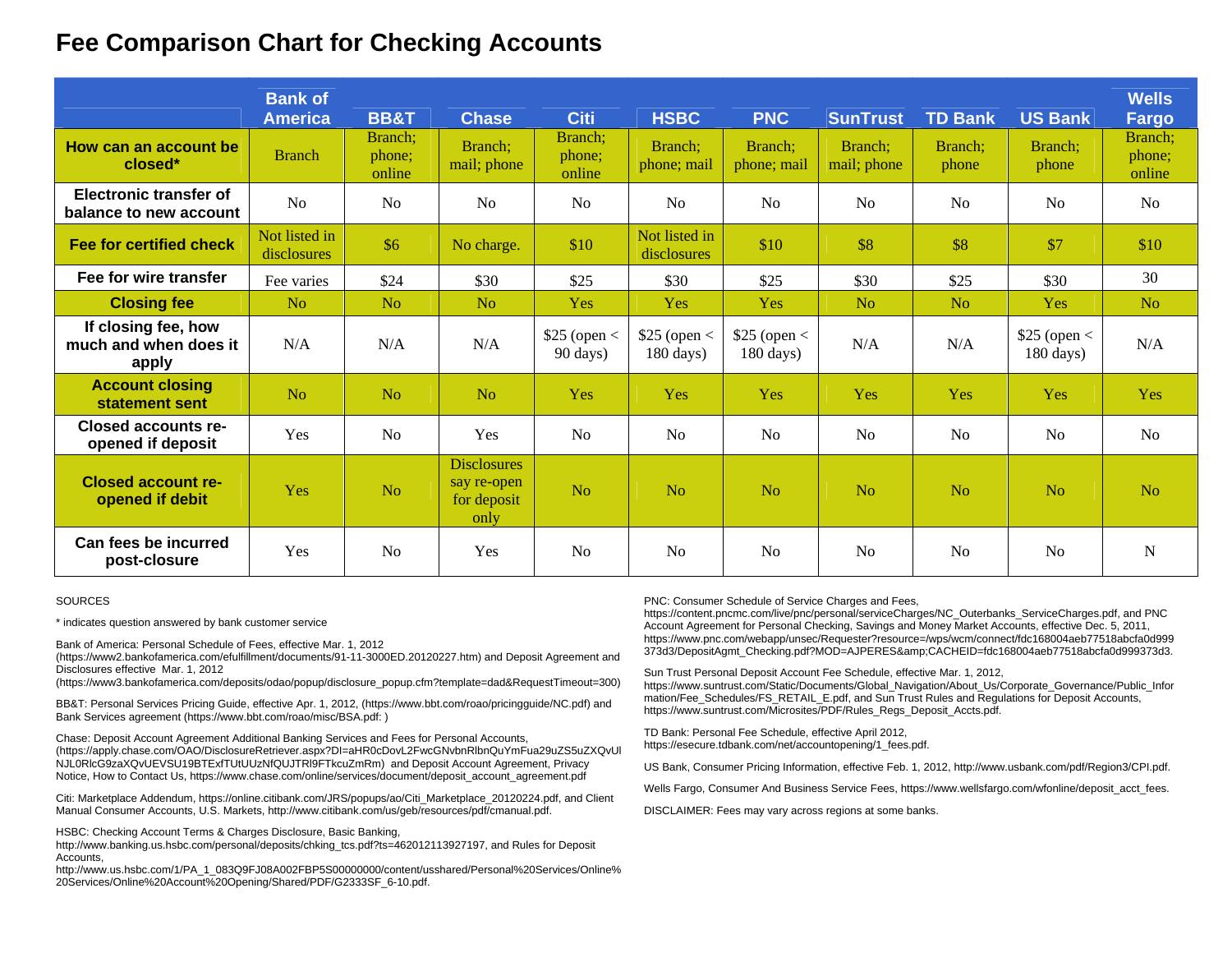# **ConsumersUnion**®

POLICY & ACTION FROM CONSUMER REPORTS

# **Moving Your Money to a New Checking Account Tips for Consumers**

*If you are not happy with your bank, consider moving your money to an account at a new financial institution. Vote with your dollars!* 

*To help you do so safety, we've put together this checklist so you can take the appropriate steps to ensure that all of your bills are paid on time and you avoid being charged overdraft fees. This will require that you maintain two checking accounts at the same time, at least for a while.* 

## **Step 1. Open your new bank account with a small deposit.**

- *Why?* Once you choose a bank or credit union, make sure to open a new account before taking any steps to close your old account. Deposit just enough to open the account and avoid any fees the bank may charge for maintaining a low balance.
- *Why?* The safest and quickest way to move your money is to transfer the funds from your old bank to your new bank electronically. To do this, both accounts must be open at the same time.

# **Step 2. Make a list of all the automatic payments and deposits that are scheduled to go in and out of your old account each month. See the chart below as an example.**

**Why?** This is to help you organize and keep track of all of the automatic transfers that are tied to your old account, so that you can make sure there is enough money in the old account for all your payments to clear during the process of moving your money to your new account.

| <b>Automatic Payments</b>             | <b>Automatic Deposits</b>              |
|---------------------------------------|----------------------------------------|
| Credit Card Payment- \$100            | Joe's direct deposit paycheck-\$1000   |
| $(1st$ of the month)                  | $(1st$ and $15th$ of the month)        |
| Car Loan-\$400                        | Jill's direct deposit paycheck- \$2000 |
| $(15th$ of the month)                 | $(1st$ of the month)                   |
| Utilities Bill- \$100                 | Employer expense reimbursements        |
| $(1st$ of the month)                  | and other places that are linked to    |
|                                       | your checking account                  |
| Transfer to Savings-\$100             |                                        |
| $(15th$ of the month)                 |                                        |
| Toll Tag, Paypal, Gym Membership,     |                                        |
| etc (Auto-payments that are linked to |                                        |
| your checking account)                |                                        |